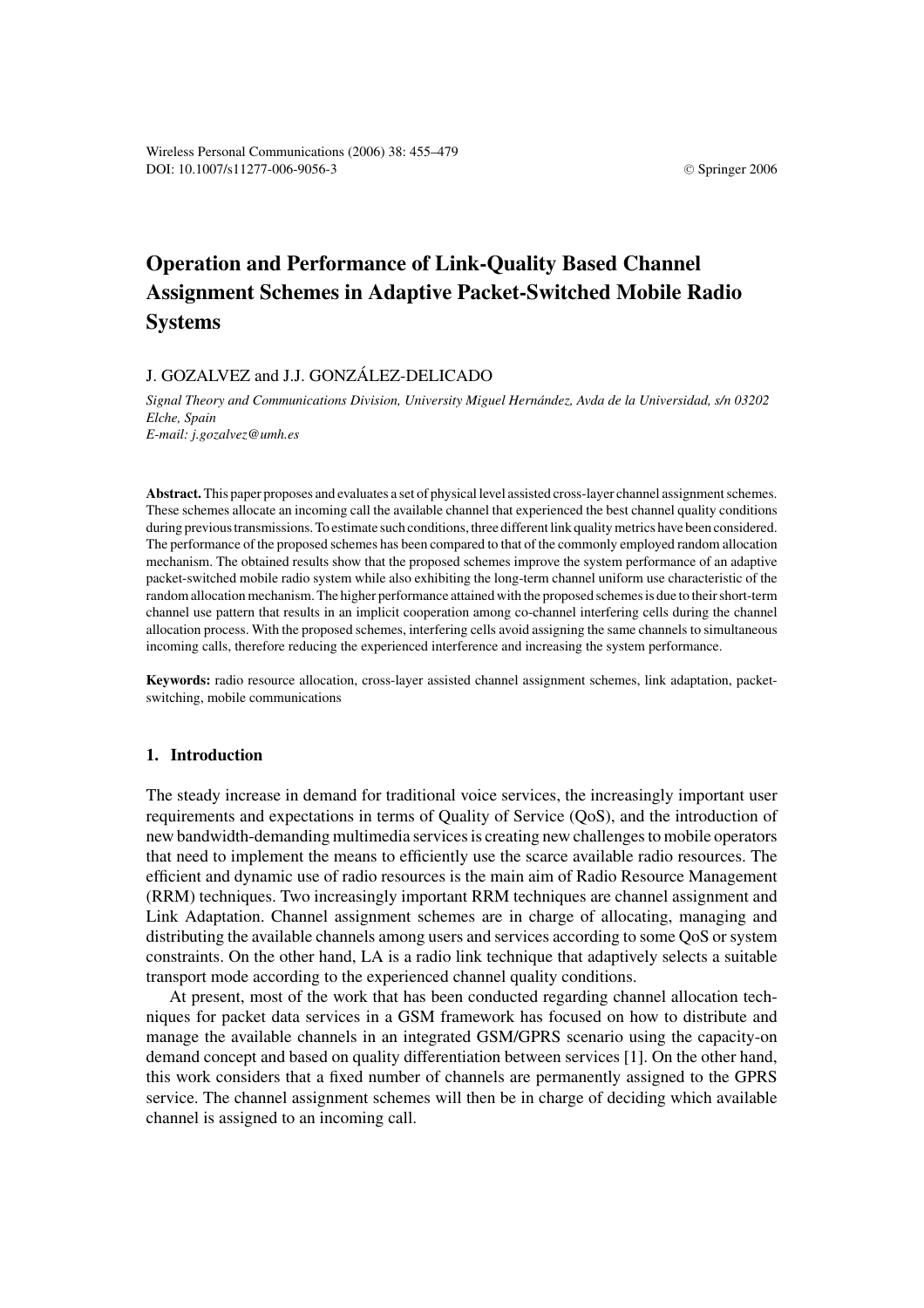A very commonly used allocation mechanism is random channel allocation. This scheme decides, randomly, which available channel is assigned to an incoming call. The random assignment technique offers two main advantages. The first one is its simplicity and low implementation cost. Another interesting property, from an engineering point of view, is the fact that this scheme uniformly uses all channels assigned to a given cell. As a result, it avoids surcharging particular channels and RF equipments. Another simple assignment mechanism is sequential channel allocation. This scheme assigns free channels sequentially from the start of a frame, in the case of a TDMA system. Although this procedure would increase the interference for the first channels, its design objective was to make less variable the number of interferers a user might experience. Such reduced variability was aimed at improving the operation of adaptive radio link techniques. However, the results reported in [2] clearly indicate that the initial objectives of the sequential scheme were not met and that, in fact, it underperformed the random allocation mechanism.

A common feature of the random and sequential channel assignment schemes is that they don't use any specific information for allocating channels. Some more sophisticated mechanisms that consider system and QoS information for performing their channel assignments have been reported in the literature. For example, [3] proposes different channel allocation mechanisms designed to improve blocking probability whenever half-rate and full-rate connections are considered in a GSM system. Reference [4] describes different channel allocation techniques implemented to satisfy timing requirements for transmitting video frames over a GSM network. In [5], the authors suggested, although they didn't evaluate their proposal, the possibility of assigning available channels based on their previously experienced channel quality. Based on this proposal, this paper presents and evaluates three 'intelligent' channel assignment schemes designed to improve the system performance and user perceived QoS. The considered techniques will assign an incoming call the available channel that experienced the best channel quality conditions during previous transmissions. The schemes will differentiate from each other on the metric used to evaluate the past channel quality conditions. In particular, this work considers three different metrics: mean Carrier to Interference Ratio (CIR), mean Block Error Rate (BLER) and mean Bit Error Rate (BER). The aim of this paper is not only to evaluate the potential performance improvements that can be obtained with the proposed techniques, but also to analyse and understand their operation. Such analysis will help explain the benefits offered by the proposed schemes, and as it will be shown, will also highlight new research possibilities.

#### **2. General Packet Radio Services**

The research presented in this paper has been conducted considering the General Packet Radio Services (GPRS) system, a packet-switched evolution of the GSM standard. The GPRS protocol architecture can be modeled as a hierarchy of logical layers with specific functions [6]. Since this work focuses on various aspects of the operation and performance of the GPRS radio interface, only the RLC/MAC (Radio Link Control/Medium Access Control) and physical layers have been considered.

The RLC/MAC and LLC (Logical Link Control) layers form the data link layer. The LLC layer provides a logical link between the MS and the GPRS network while the RLC/MAC layer provides functions for information transfer over the physical layer of the GPRS radio interface. These functions include procedures to establish a reliable radio link between the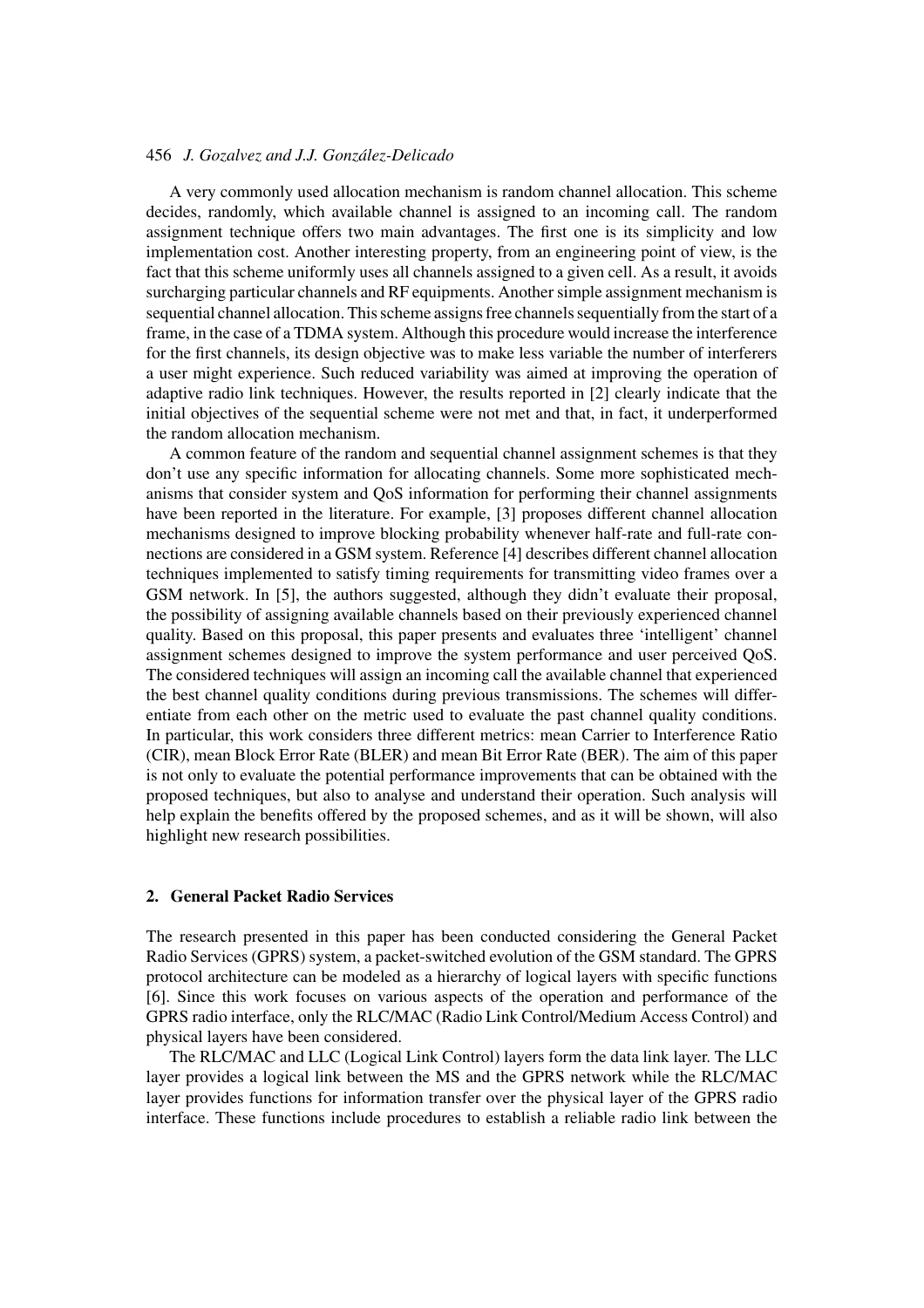| Scheme          | Code rate     |     | Payload Data rate (kbits/s) |
|-----------------|---------------|-----|-----------------------------|
|                 |               |     |                             |
| CS <sub>1</sub> | 1/2           | 181 | 9.05                        |
| CS <sub>2</sub> | $\approx$ 2/3 | 268 | 13.4                        |
| CS <sub>3</sub> | $\approx 3/4$ | 312 | 15.6                        |
| CS <sub>4</sub> |               | 428 | 21.4                        |

*Table 1.* GPRS coding scheme characteristics

Mobile Station (MS) and Base Station (BS) and procedures enabling multiple MSs to share a common transmission medium. The physical layer has also been split into two sublayers. The Physical Link Layer (PLL) sublayer is responsible for data unit framing, data coding, and detection and correction of physical medium transmission errors while the Radio Frequency Layer (RFL) sublayer performs the modulation and demodulation of physical waveforms.

Prior to transmission, data packets are segmented into smaller data blocks across the different layers, with the final logical unit being the RLC block. The resulting RLC data blocks are then coded and block-interleaved over four normal bursts in consecutive TDMA frames. Four channel coding schemes, CS1 to CS4, are specified for the GPRS packet data traffic channels [6]. Each scheme has been designed to provide different resilience to propagation errors under unfavourable radio conditions. As shown in Table 1, the different CS offer a trade-off between data rate and coding protection, paving the way for the application of Link Adaptation to GPRS.

#### **3. Proposed Channel Assignment Schemes**

The three proposed channel assignment schemes assign an incoming call the available channel that experienced the best channel quality conditions during previous transmissions. The difference between each scheme is the channel quality metric considered. In this work, three metrics have been employed: Carrier to Interference Ratio (CIR), Block Error Rate (BLER) and Bit Error Rate (BER). The CIR is defined as the difference, in dB, between the received carrier signal and the received interference signal. The BLER corresponds to the number of RLC blocks received in error (detected by the Block check sequences at the receiver end) divided by the total number of transmitted blocks. Finally, the BER represents the percentage of bits received in error.

# 3.1. CHANNEL QUALITY METRICS

The maxCIR algorithm assigns incoming calls the available channel that experienced the highest mean CIR during previous transmissions. This metric has been considered since it is commonly used to represent the channel quality variations in mobile communication systems. In fact, ETSI suggests in [7] to base the operation of LA algorithms on estimates of the CIR. Several papers in the literature have reported methods to achieve accurate CIR estimates, therefore supporting the use of CIR as a channel quality metric. For example, the algorithm described in [8] obtains CIR estimates within an error of 1 dB after only 4.6 ms (i.e., after only one frame in a GSM like system) or within an error of 0.3 dB after only 60 ms. The mean CIR used in this work is computed taking into account the interference relationships in the system, the pathloss and the shadowing, but not the effect of fast fading. Since fast fading is another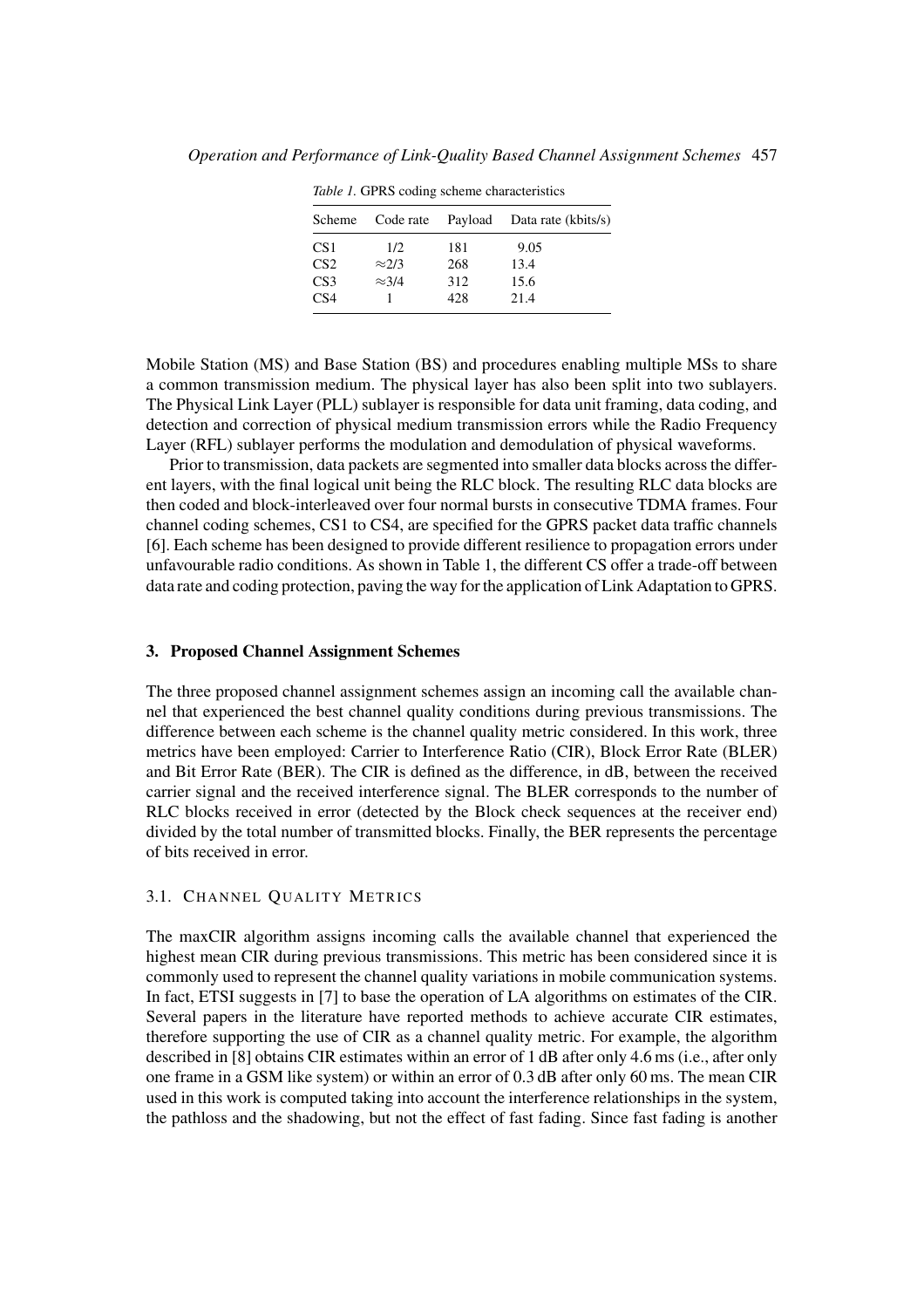important characteristic of radio propagation in mobile communication systems, a second channel assignment scheme, based on BER estimates, has been proposed. The BER values, obtained considering the effect of fast fading (see Section 4.3), are extracted at the receiver end before decoding the transmitted information. In this case, the minBER algorithm assigns the available channel that previously experienced the lower BER. The BER has been chosen as metric not only because it provides a clear indication of the channel quality conditions, but also because it has an important relation with the QoS a user might perceive. Although obtaining a BER estimate on a real system is not trivial, the work reported in [9] proposes two channel heuristics, extracted from the GSM transmission chain, that closely match the behaviour of real BER sequences.

While obtaining BER and CIR estimates could have an important implementation cost in current mobile communication systems, this is not the case of the BLER. In fact, BLER estimates are already available in GPRS-like systems since an acknowledgement report is regularly sent to the transmitter to indicate which RLC blocks were correctly received and which ones need to be retransmitted. As a result, this paper finally proposes the minBLER algorithm. This scheme assigns to an incoming call the available channel that previously experienced the lowest BLER. Another characteristic that differentiates the BLER metric from the two other metrics considered in this work, is the fact that a BLER estimate is obtained taking into account the decoding capabilities of the coding scheme used to transmit an RLC block. Therefore, the BLER provides a good indication of the final user perceived QoS. This characteristic might result particularly important when considering an adaptive mobile system that changes the modulation and/or coding scheme according to the channel quality variations.

# 3.2. OPERATION OF THE PROPOSED SCHEMES

The operation of the proposed algorithms is as follows. Each channel is being provided with an array used to store the channel quality measures obtained during the previous transmissions. As it will be shown in this paper, the array size is a key parameter for the performance and operation of the proposed schemes. While BER and CIR samples are stored for each transmission burst (i.e., each 4.6 ms considering single slot transmissions), BLER values are only stored for each transmitted RLC block (i.e., each 20 ms). Once the array has been filled, the oldest samples are discarded in order to store the new ones. When an incoming call requests a new channel, the proposed algorithms obtain a channel quality estimate for each one of the available channels. Each estimate is obtained by filtering all the measurements stored on each channel's array. In this paper, a filter with a rectangular shape has been employed. If the minBER or minBLER schemes are considered, the incoming call will be assigned the available channel with the lowest average channel quality estimate. On the other hand, for the maxCIR proposal, the assigned channel will be the one with the highest average channel quality estimate. The operation of the proposed channel assignment schemes is summarised in Figure 1.

# **4. System Level Evaluation Platform**

The performance evaluation of a cellular system is usually conducted at two different levels: system level and link level. The system level models a mobile radio network taking into account aspects such as mobility and interfering relationships among mobiles. On the other hand, link level simulations model the radio link at bit level. The reason for separating the analysis into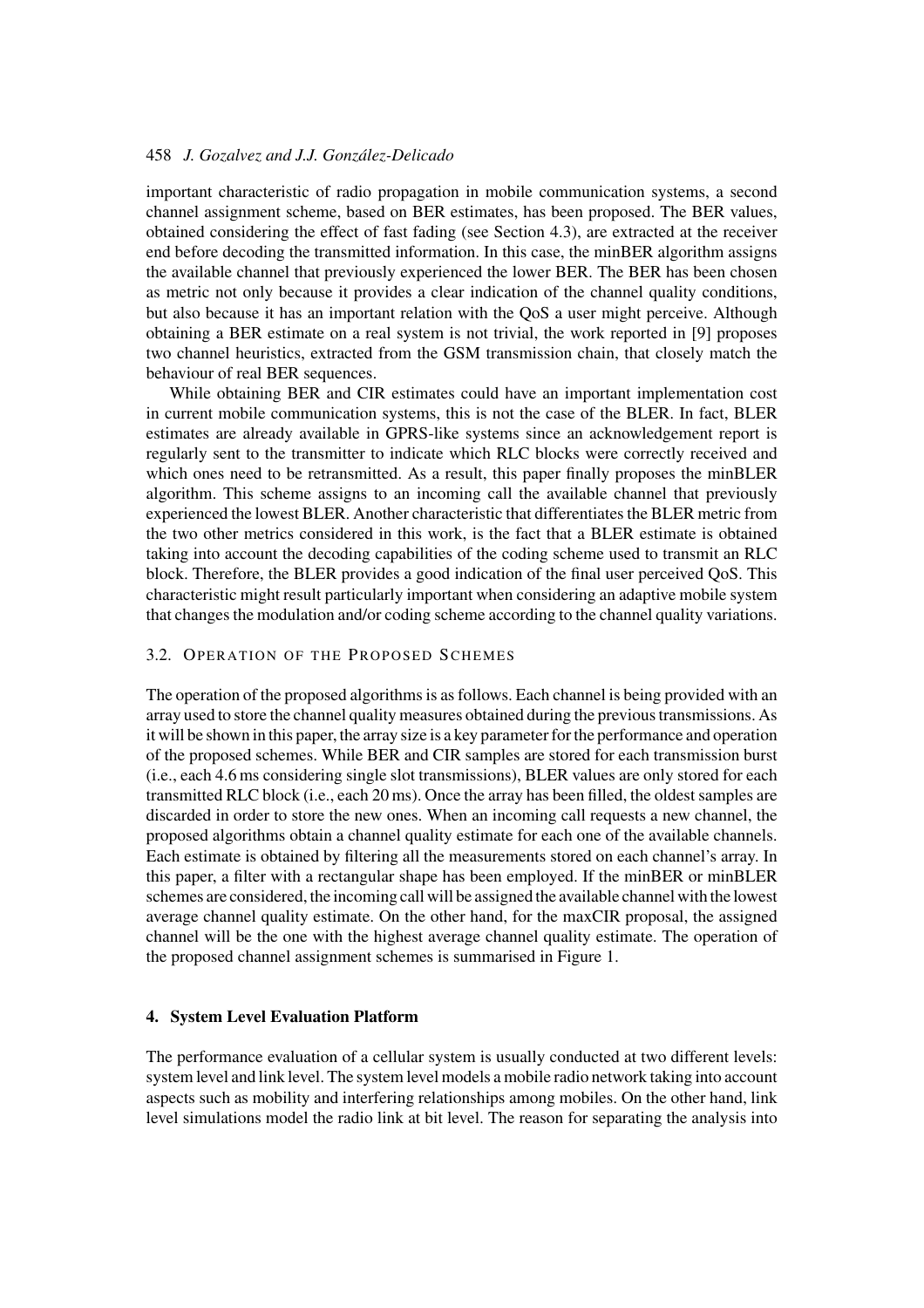

*Figure 1*. Operation of the link-quality based channel assignment schemes.

two levels is the different time resolution needed to study link or system related aspects, and the high computational requirements generally associated with the link level analysis. Interfaces between the two levels are then necessary to analyse the overall performance. For that purpose, link-to-system level interfaces, that use the link level results as a source of information for the system level, are generally employed.

# 4.1. SYSTEM ENVIRONMENT

The system level analysis has been conducted using an event-driven simulator working at the burst level. The time-scale resolution considered ensures a high modelling accuracy and allows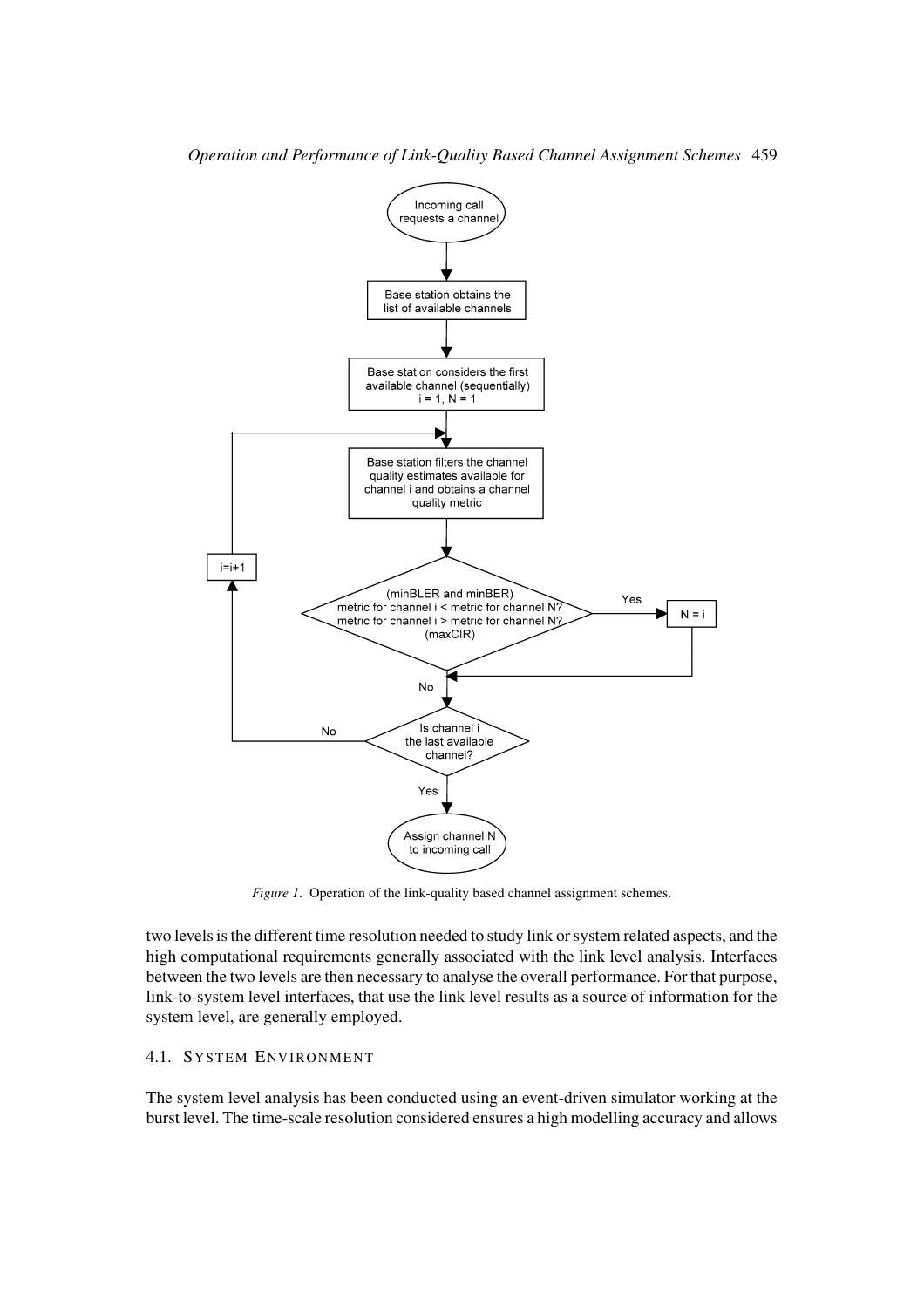accounting for sudden channel quality variations. The simulator models a cellular network of equally sized 3-sector macro cells, with a cluster size equal to four. Each cell has a radius of 1 km and each sector has been assigned two carriers (i.e. 16 channels or time slots). The boundary effects have been removed using a wrap-around technique. Since the simulator models the interference produced by the first and second tiers of co-channel interferers, the simulator models 25 co-channel cells.

The channel quality dynamics are measured by means of the CIR. Pathloss is predicted using the Okumura-Hata model. Although this model was based on measurements done for distances greater than 1 km, the model can be extended for distances below 1 km [10]. The shadowing is modelled by means of a log normal distribution with a standard deviation of 6 dB. The spatial correlation characteristic of the shadowing has been implemented using the model described in [11]. Following the observations reported in [12], a decorrelation distance of 20 meters has been considered for the macrocellular suburban environment under study. Fast fading has also been included in the system level simulations as explained in Section 4.3. Power Control (PC) or Slow Frequency Hopping (SFH) have not been implemented in the simulator. In fact, PC and SFH directly affect the operation of LA since they modify the channel quality conditions. As a result, the use of both techniques together with LA would require the definition of an algorithm describing how they should interact. Since the definition of such algorithm is out of scope of this work, PC and SFH have not been implemented.

The simulator concentrates on the downlink performance. A load of eight users per sector, with each user operating for the complete duration of the simulation, has been considered for this study. Users are assigned channels in a first-come-first-served basis and the channel is kept until all its data has been correctly transmitted. In this study, only single slot transmissions have been considered. Users can move at a speed of 50 km/h within each sector, but no handover between sectors has been considered. As a result, mobile stations are connected to the closest base station and not to the best serving base station.

# 4.2. TRAFfiC MODELLING

Two of the most popular data traffic applications, WWW browsing and email, have been implemented by means of analytical models. The traffic type has been evenly distributed among users at 50%. No channel partition has been applied between the two services and results are collected individually for each type of traffic from the central cell. For both traffic sources, implemented as ON/OFF models, the transmission of a new packet cannot start until the previous transmission has finished, i.e. all the data has been correctly received. The active transmission time will hence depend on the channel quality conditions.

WWW browsing has been implemented using the model described in [13]. This model considers that a separate TCP connection is needed to transfer each file, or object, in a web page. Each connection is closed after the transmission is finished and a new connection must be established for the transfer of a new file. E-mail traffic has been generated following the model presented in [14], where the email size distribution is bi-modal as emails are also used to transfer files.

Since this work considers data applications that require a highly reliable transmission, a selective Automatic Repeat reQuest (ARQ) protocol has been employed to request the retransmission of erroneous blocks. The protocol has been implemented following the GPRS specifications [6]. The ARQ window size is equal to 64 RLC blocks and an ARQ report is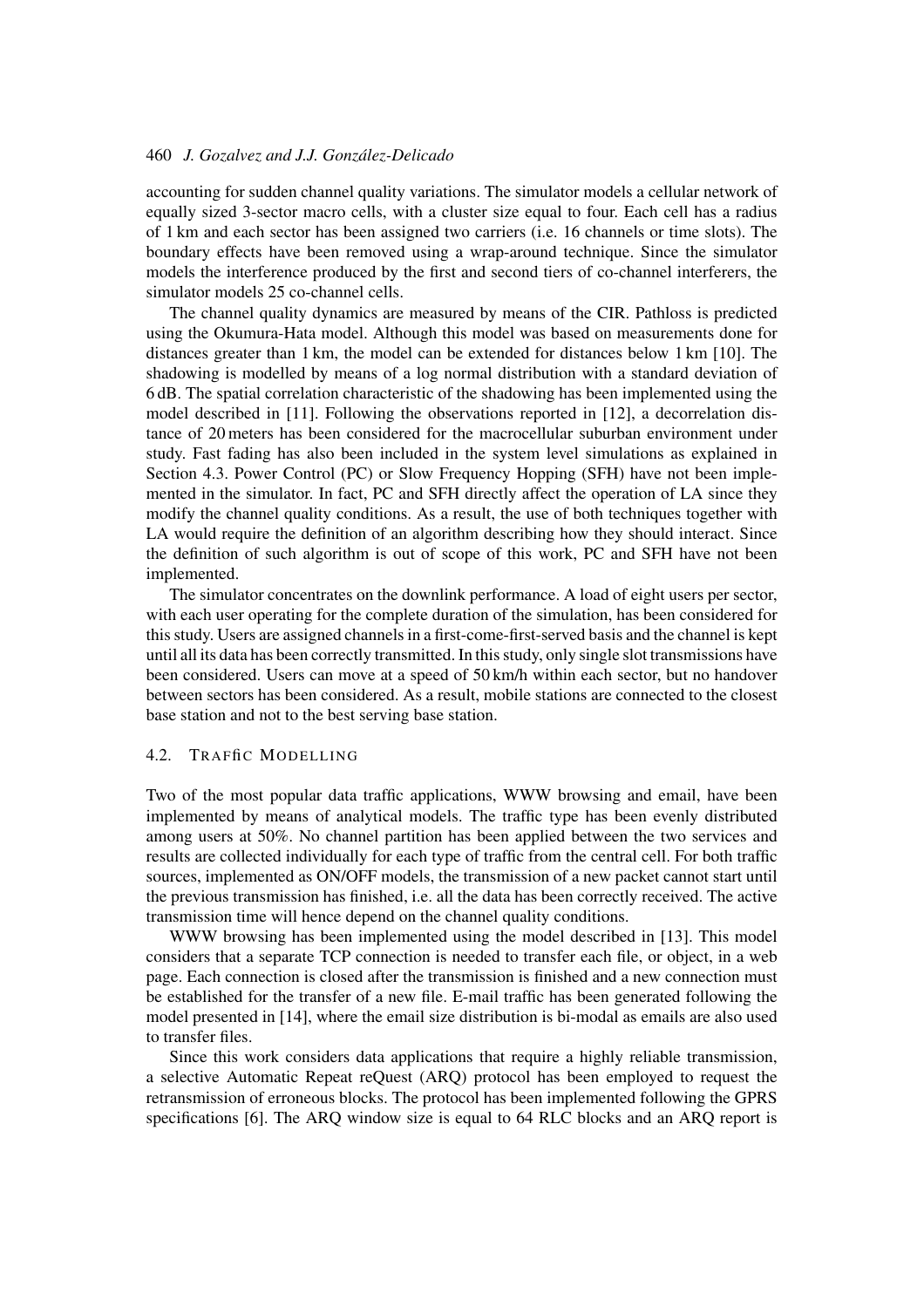sent after transmitting 16 RLC blocks [15]. A perfect feedback of the ARQ report has been assumed.

#### 4.3. LINK-TO-SYSTEM LEVEL INTERFACES

In order to reduce the complexity of system level simulations, the effects at the physical layer are generally included by means of Look-Up Tables (LUTs). The link level performance is then represented by a simplified model consisting of a set of LUTs mapping the CIR to a given link quality parameter such as the BLER. Different LUTs need to be produced for different operating conditions (e.g., mobile speeds and propagation environments). Depending on the particular study that is being carried out at the system level, different levels of accuracy can also be targeted in the production of the LUTs. Simplified look-up tables are generally considered in system level investigations. However, the work reported in [16] demonstrated the importance of using link-to-system level interfaces that accurately model the inherent variability present in the radio channel to appropriately study the performance and configuration of adaptive RRM techniques such as LA. As a result, an advanced set of LUTs has been implemented to conduct this research. The LUTs have been produced using the high-speed link level simulator detailed in [17].

To accurately model RLC block errors, the implemented link-to-system level interface works at the burst level. As a result, block errors can be modelled not only as a function of the mean block quality but also of the quality distribution among the four bursts used to transmit an RLC block. Such modelling approach is necessary due to the combined effects of convolutional coding and interleaving.

The interface, composed of two sets of LUTs, requires as input from the system level the mean CIR experienced in a given burst. LUT-1 extracts the burst quality for the measured CIR. The burst quality is represented by means of the BER extracted before the channel decoding process. As shown in Figure 2, LUT-1 represents a cumulative distribution function (cdf) of



*Figure 2*. LUT-1 – BER cdf for a CIR equal to 6 dB.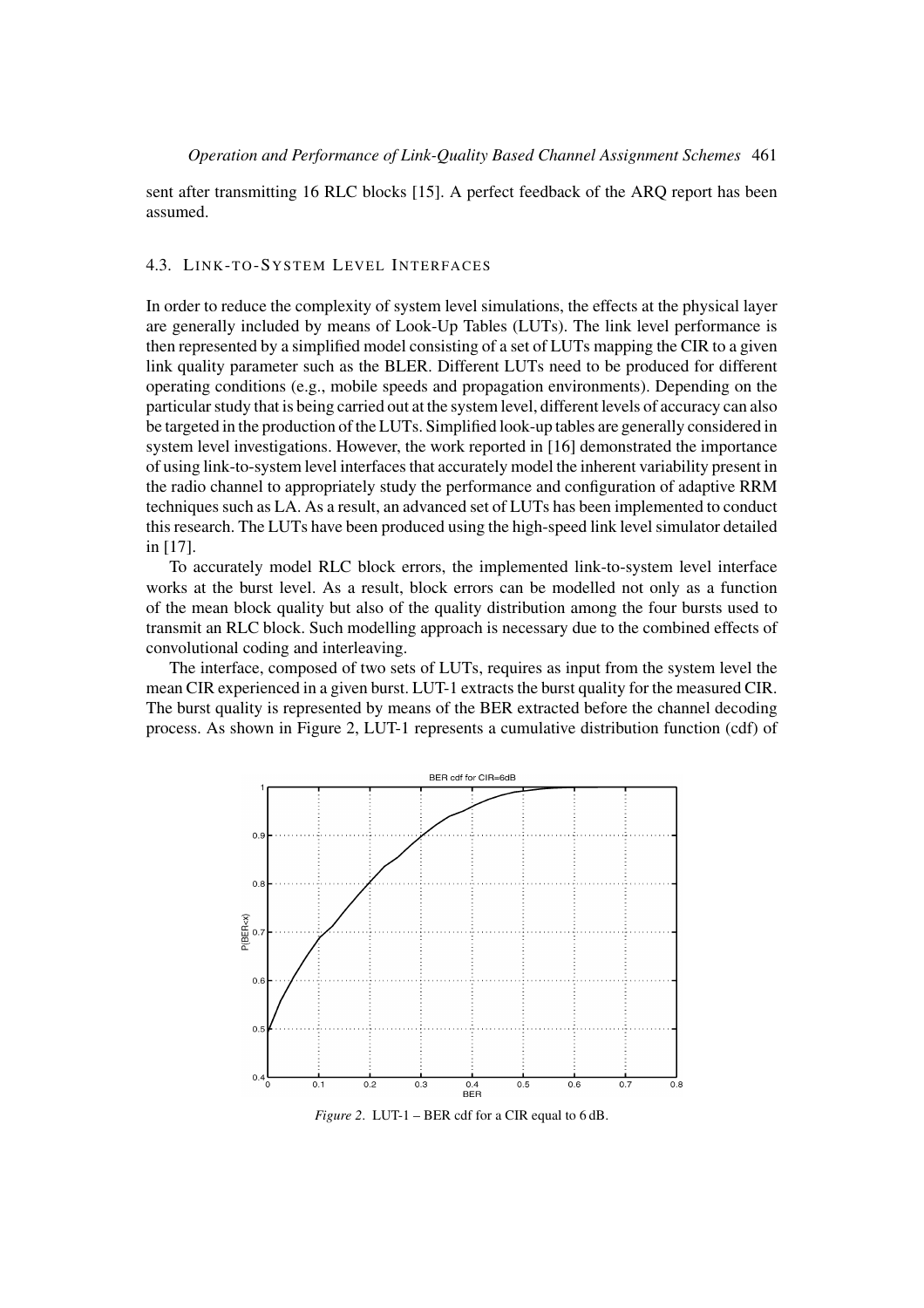462 *J. Gozalvez and J.J. Gonzalez-Delicado ´*



*Figure 3*. LUT-2 – BLER vs mean and standard deviation of BER (CS1).

the BER for a given CIR. As a consequence there will be a burst quality cdf for each local mean CIR. A random process is then used to generate the actual BER from the corresponding cdf. The purpose of this procedure is to model the effect of fast fading on the BER through a random process thereby including the fast fading at the system level. The BER is then estimated for the four bursts used to transmit an RLC block and LUT-2 maps the mean BER and the standard deviation of the BER over the four bursts to a corresponding BLER value.

Figure 3 illustrates an example of LUT-2 for  $CS1<sup>1</sup>$ . The different LUTs used in this study have been developed for a typical urban environment that does not consider the use of frequency hopping, and a mobile speed of 50 km/h.

# **5. Link Adaptation Algorithm**

The main focus of this paper is the study of new link-quality based channel assignment schemes. However, since the use of adaptive radio link techniques is becoming increasingly important for the evolution of both 2G [18] and 3G systems [19], the study has been conducted for an adaptive packet-switched mobile radio system employing LA. The channel quality dynamics can be influenced by the mechanism used to assign free channels. In fact, it has even been proposed to exploit the flexibility in which channels can be allocated in packet-based systems to shape the interference within a system [20]. The idea behind such proposal is to benefit the performance of LA and other adaptive techniques by producing more stable link quality conditions. Since the operation of techniques like LA depends on the channel quality dynamics, this work also estimates how the proposed channel assignment schemes affect the performance and operation of LA.

<sup>&</sup>lt;sup>1</sup> The BLER varies between 0 and 1. Negative values have been used to differentiate the case where the BLER is equal to 0 and the case where a given combination of mean and standard deviation of burst quality never occurred in the link level simulations.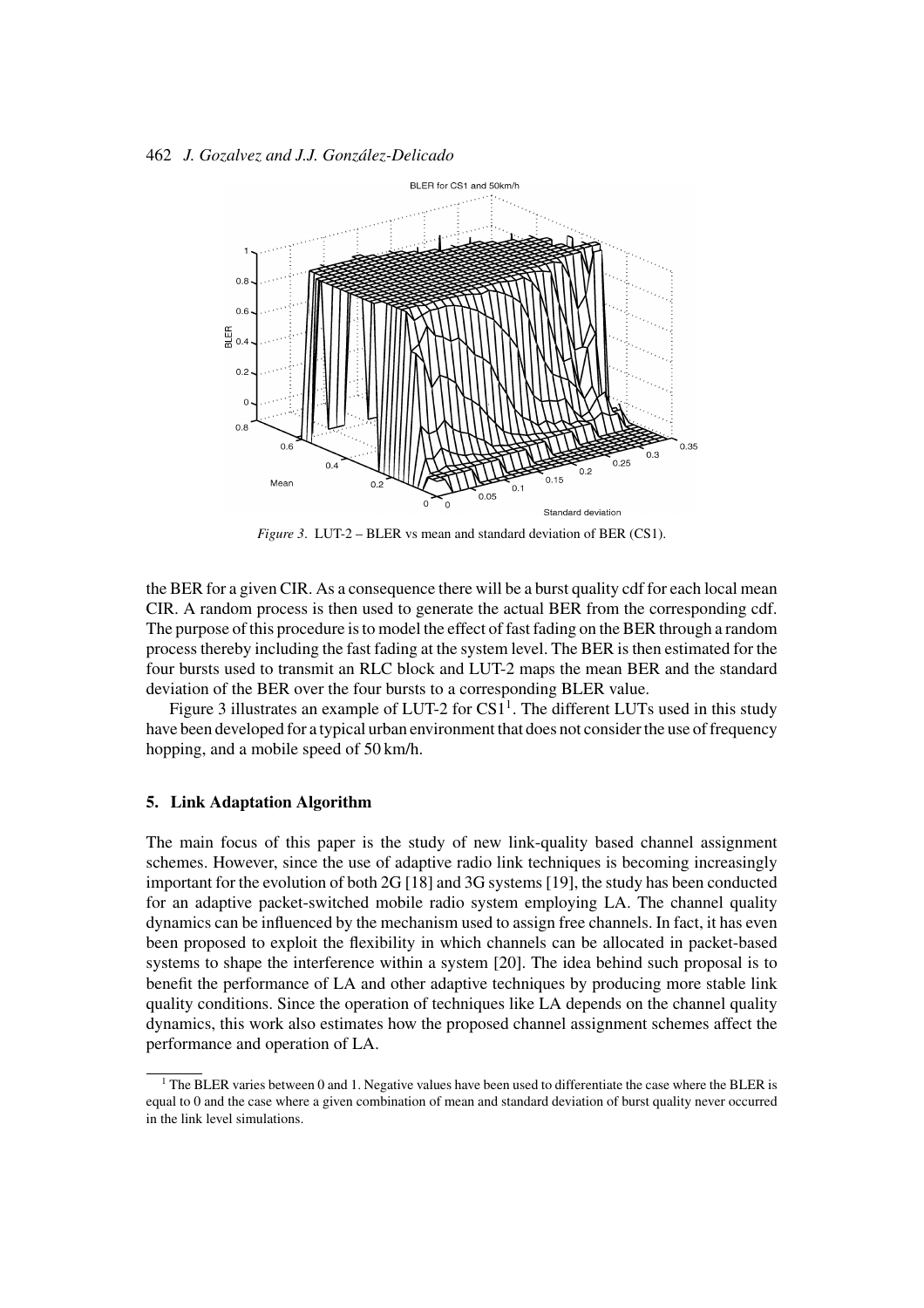The basis of LA is to assess the channel conditions and then use a transport mode (i.e. modulation and/or coding scheme) that is optimised for these conditions. Since GPRS considers a single modulation scheme, the adaptation will be done at the coding scheme (CS) level. The current GPRS standard does not contemplate CS changes for retransmissions when considering the application of LA, as it is the case of EDGE (Enhanced Data rates for Global Evolution) [18]. However, in this research such changes have been considered so that results are not conditioned by GPRS limitations.

Different approaches can be taken to decide which CS is considered as optimum based on, for example, the targeted QoS for a given service. In [21], the authors propose a LA algorithm that seeks to minimise transmission delays while the work reported in [22] proposed a scheme designed to achieve a target error rate. Since this work is based on non-real time data services (WWW and e-mail), a CS is considered to be optimum if it maximises the throughput. The criterion here considered for selecting a particular coding scheme is also proposed in [18] for the study of EDGE. The throughput is defined as follows:

$$
Throughout = R_{CS} \times (1 - BLER_{CS})
$$
\n(1)

With  $R_{CS}$  and BLER<sub>CS</sub> being the data rate and BLER for a given CS.

The LA switching thresholds define the boundaries between the regions where each CS maximises the throughput. Taking into account the particular link-to-system level interface considered in this work, an example of the throughput performance used to define the LA switching thresholds is illustrated in Figure 4. As it can be observed from this figure, the LA switching thresholds are defined as a collection of points, each representing a combination of mean and standard deviation of burst quality values. It is also important to note the limited operating area of CS4 compared to the other CS. Since CS4 does not have any error protection, the LA algorithm will only consider it as the optimum CS when experiencing no errors



*Figure 4*. Throughput performance and LA switching thresholds.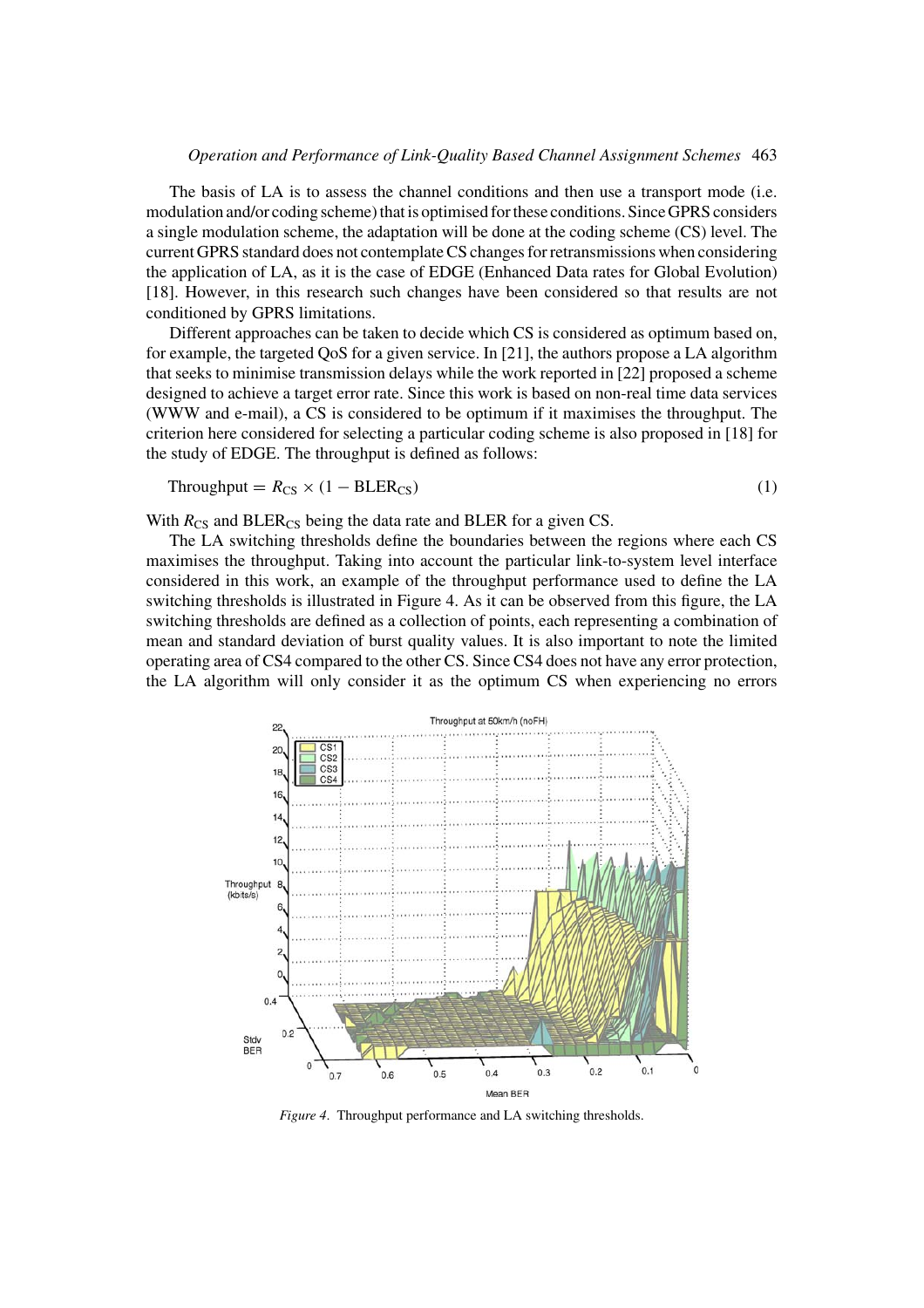during radio transmissions. For this study, no hysteresis thresholds around the LA switching boundaries have been considered.

The LA algorithm uses the quality measurements over the previous LA updating period to decide on the optimum CS. The mean burst quality and the standard deviation of the burst quality over a block for each transmitted block during the last updating period are filtered to get the quality measurements necessary for the LA algorithm. This work has considered a simple filter with a rectangular shape that weights all channel quality measurements equally. The LA updating period defines how regularly a decision is made on the most suitable CS. Following the observations reported in [23], a 100 ms LA updating period has been considered for this study. In this work, a fixed initial coding scheme, CS4, has been selected at the beginning of each new data transmission.

#### **6. System Evaluation**

This section presents an exhaustive evaluation of the system performance obtained with the three proposed channel allocation mechanisms. The random channel allocation mechanism has been selected as the reference scheme against which to compare the performance of the three proposed algorithms. Such choice has been made because of its simplicity, good performance and widespread adoption.

# 6.1. EVALUATION PARAMETERS

Since this work is based non-real time data services, the system throughput has been considered as the main performance metric. The throughput is measured per user and is defined as the total number of bits successfully transmitted over the air interface divided by the radio transmission time. In this case, the throughput is measured over intervals of four seconds whenever the user is active. As a result, the throughput does not take into account the time a user has been waiting to get access to a channel. The throughput is collected for all users in the central cell of the simulated network and the cdf (cumulative distribution function) of the throughput is used to provide an indication of the system performance. Of particular interest is not only the mean performance (averaged over all users in the central cell), but also the highest minimum performance guaranteed for 95% and 99% of the samples. These two parameters, extracted from the system cdf, represent the performance for the users experiencing a worse service. As a result, they are used to analyse the fairness of the proposed channel assignment schemes. Other parameters of interest are the BER, BLER and normalized delay. The BER and BLER measures are also calculated over radio transmission intervals of four seconds. The normalized delay is defined as the time needed to transmit a block of data divided by the size of such block.

The configuration of LA could be regarded as optimum if it maximises the performance while minimising the signalling load associated with its use. Such signalling load has been estimated by means of the average number of CS changes per second requested by the LA algorithm. Other useful parameters to understand the operation of LA are the proportion of RLC blocks received with an optimal CS, the proportion of wrong-side and right-side failures, and the mode error for each CS. A right-side failure corresponds to the case where a user is using a non-optimal CS but one robust enough to guarantee the correct reception of the transmitted data. For the wrong-side failure, the current CS is not robust enough. The mode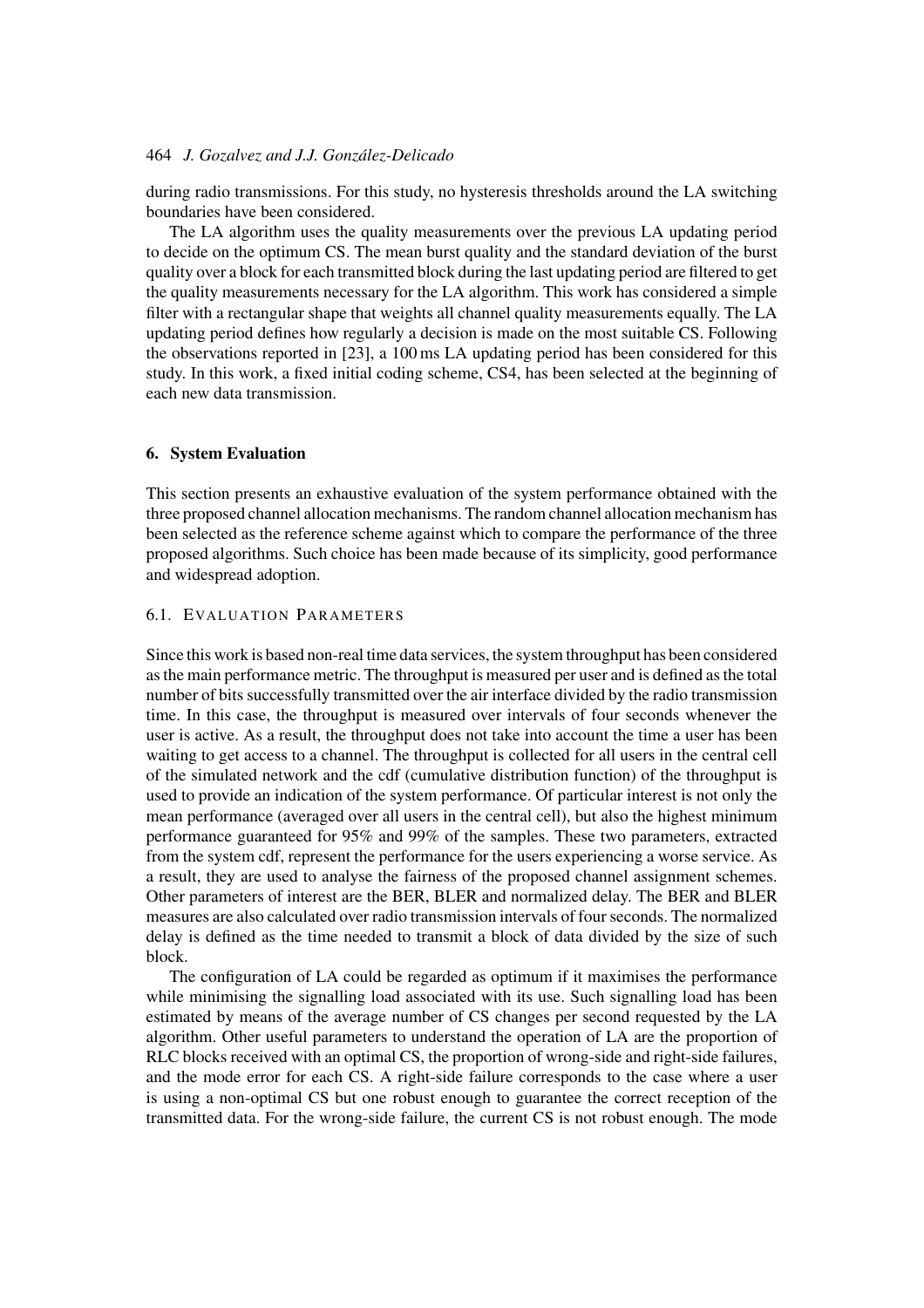

*Figure 5*. Minimum throughput for 95% of the samples.

error represents the percentage of time that a given CS was being used and it was not the optimal one.

Finally, it is important to note that in order to ensure results with good statistical accuracy, each simulation scenario simulates the transmission of more than 30 million RLC blocks in the central cell.

# 6.2. SYSTEM PERFORMANCE

Figure 5 illustrates the minimum throughput experienced by 95% of the samples considering the three proposed channel assignment algorithms and the random scheme. The throughput performance is plotted as a function of the array size used by the proposed schemes to store channel quality measures obtained during previous transmissions. Several important conclusions can be extracted from this figure. First of all, the figure demonstrates that the proposed schemes outperform the random assignment mechanism. The scheme achieving the highest throughput performance is minBLER. As it has been previously mentioned, BLER estimates reflect the error correcting capabilities of the CS used during radio transmissions. This is not the case for the BER and CIR measures since they are obtained before performing channel decoding. As a result, while the BLER provides a clear indication of the user perceived QoS, the effect of the BER and CIR on such QoS will still depend on the employed CS.<sup>2</sup> This difference results in improved channel assignment decisions using the minBLER scheme compared to using the minBER and maxCIR proposals.

Figure 5 also shows the strong influence of the array size on the performance of the three proposed schemes. In particular, the obtained results indicate that the performance increases with the array size. This is due to the fact that using larger number of channel quality measures,

<sup>&</sup>lt;sup>2</sup> This is particularly important when considering LA since it dynamically changes the employed CS.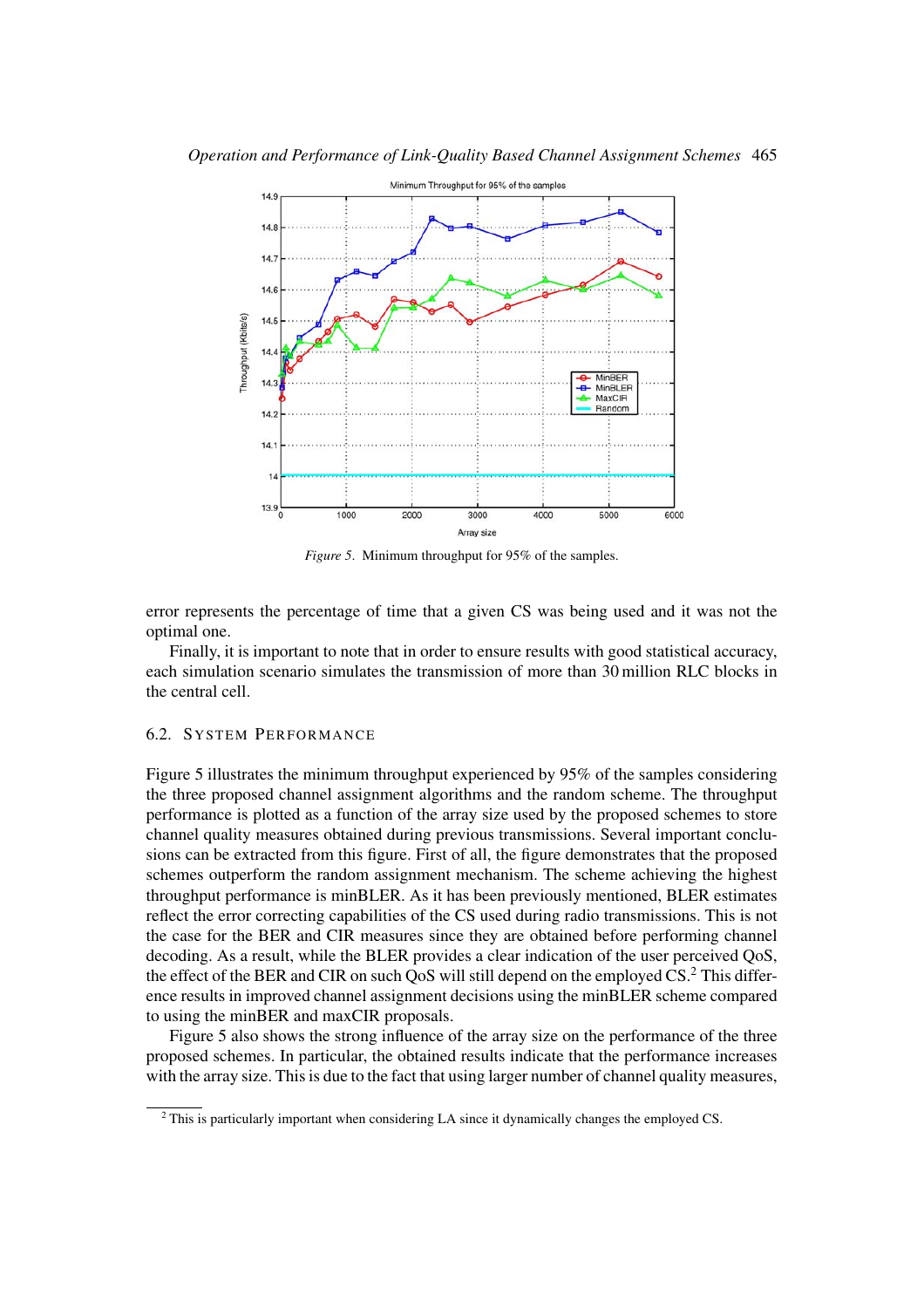|                             | minBLER |       |       | minBER |       |       | maxCIR |       |       |
|-----------------------------|---------|-------|-------|--------|-------|-------|--------|-------|-------|
| Array size                  | 20      | 864   | 2880  | 20     | 864   | 4608  | 20     | 864   | 4032  |
| Optimal CS $(\%)$           | 76.84   | 77.93 | 78.54 | 76.71  | 77.63 | 77.92 | 76.97  | 77.5  | 78.02 |
| Right-side failures $(\%)$  | 18.29   | 17.44 | 16.96 | 18.39  | 17.67 | 17.44 | 18.18  | 17.77 | 17.36 |
| Wrong-side failures $(\% )$ | 4.87    | 4.63  | 4.5   | 4.9    | 4.7   | 4.64  | 4.85   | 4.73  | 4.62  |
| CS4 usage $(\%)$            | 74.45   | 76.04 | 76.91 | 74.27  | 75.57 | 76.03 | 74.64  | 75.41 | 76.15 |
| CS4 mode error $(\% )$      | 4.59    | 4.42  | 4.31  | 4.62   | 4.46  | 4.42  | 4.57   | 4.48  | 4.4   |

*Table 2.* Effect of the array size on the operation of the proposed schemes

it is possible to obtain a more reliable and representative average estimate of the previously experienced channel quality conditions. As shown in Table 2, average estimates obtained using a larger number of measures help to better predict the channel quality and therefore to improve the channel assignment process; i.e. they increase the probability of assigning the channel that will experience the best quality conditions in future transmissions. Table 2 indicates that with larger array sizes, not only does the percentage of blocks received with the optimal CS increase but also the usage of  $CS4<sup>3</sup>$  It is important to remind that CS4 is the coding scheme that transmits the higher payload in an RLC block and that its use is considered when operating under good radio conditions. As a result, a higher use of CS4 is actually an indication that the channel quality conditions have improved.

Figure 5 indicates that the minBLER algorithm improves its throughput performance with the array size but only up to an array size of 2304 measurements. Increasing further the array size does not significantly improve the performance. On the other hand, increasing the array size results in a higher implementation cost of the proposed scheme since larger memory sizes are needed to store the additional channel quality measures.<sup>4</sup> As a result, increasing the array size beyond 2304 measurements will result in an unjustified extra implementation cost. As illustrated in Figure 5, very similar observations can be made for the maxCIR and minBER techniques. In their case, the higher throughput performance was obtained for array sizes of 2592 and 5184 respectively.

Figures 6 and 7 depict, respectively, the average throughput and minimum throughput experienced by 99% of the samples. It can be observed that the same conclusions regarding the effect of the array size on the algorithm's performance can be obtained for these two other performance parameters.

Figures 8 and 9 show that the minBLER scheme results in better experienced channel quality conditions (i.e. lower BER and BLER). This improved link quality is at the origin of the higher throughput performance attained with the minBLER proposal. As depicted in Figure 10, a higher throughput performance results in lower transmission delays and therefore higher user satisfaction.

Table 3 reports the system performance of the three proposed schemes considering their best array size.<sup>5</sup> The table also indicates the improvement (in %) achieved with the proposed

<sup>&</sup>lt;sup>3</sup> The mode error for CS4 also decreases.

<sup>4</sup> Apart from some extra computations required to obtain the average channel quality estimates, the implementation cost of the proposed schemes is mainly the memory needed to store the channel quality measurements. Since the required computations are done at the base station, their actual cost can be considered as minimum.

<sup>5</sup> minBLER scheme: array size of 2304 measurements; maxCIR scheme: array size of 2592; minBER scheme: array size of 5184.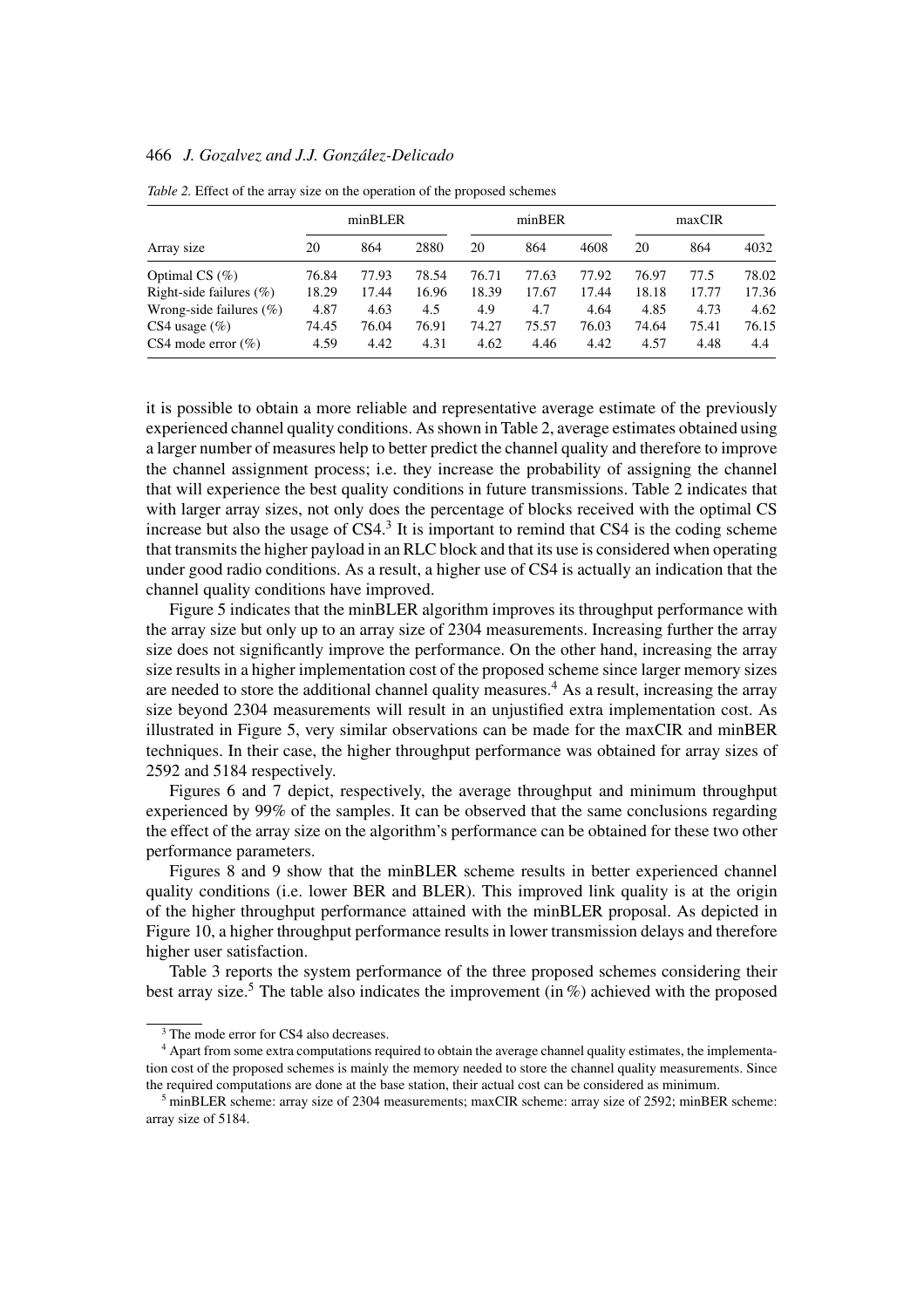

*Figure 7*. Minimum throughput for 99% of the samples.

techniques compared to the random allocation mechanism. Table 3 shows that while the gains obtained with the proposed schemes could be regarded as not very important in terms of the mean performance (throughput and normalized delay), the minimum guaranteed  $QoS<sup>6</sup>$  is

<sup>6</sup> Minimum throughput for 95 and 99% of the samples, and highest normalized delay for 95% and 99% of the samples.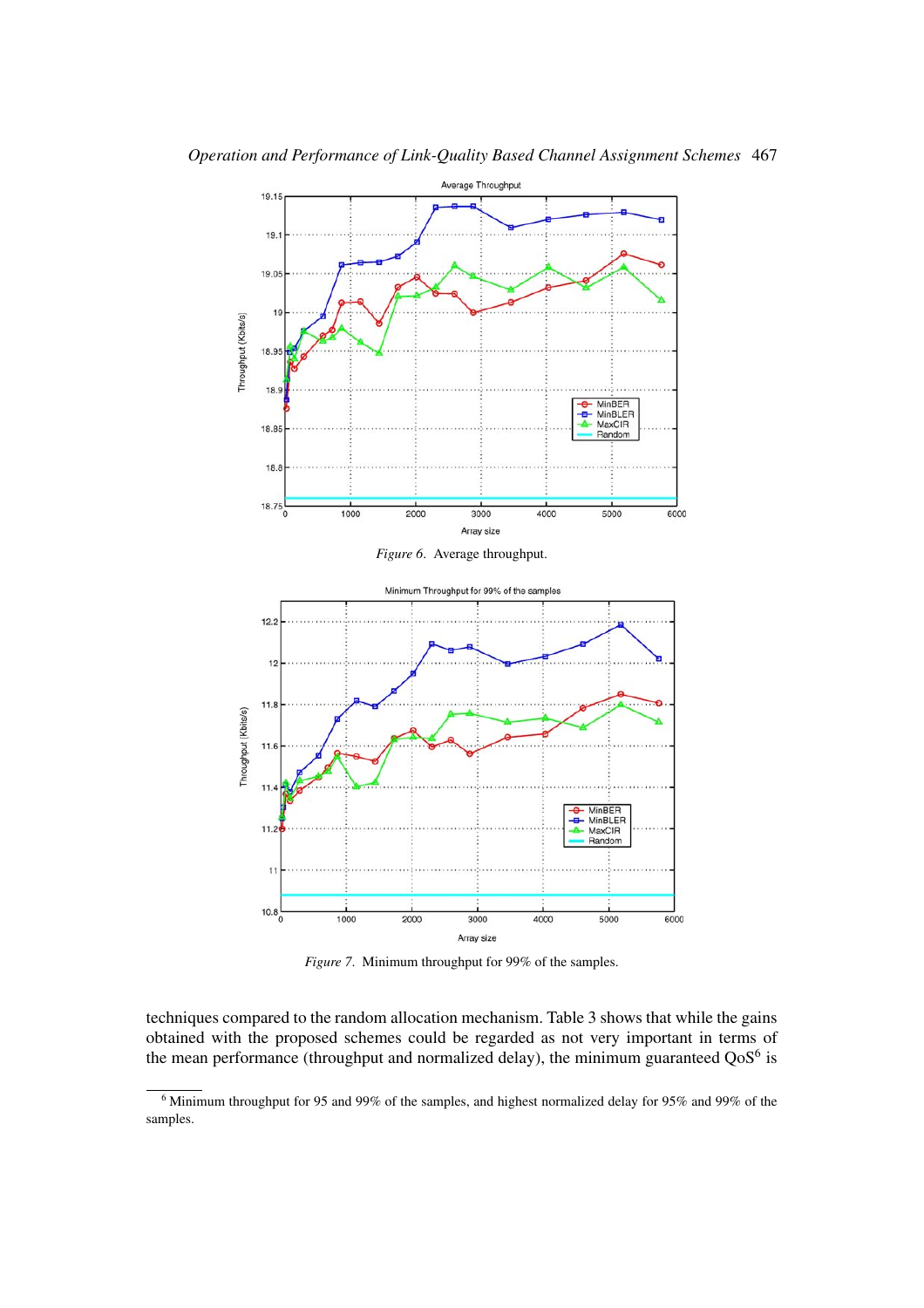468 *J. Gozalvez and J.J. Gonzalez-Delicado ´*



*Figure 9*. Highest BLER for 95% of the samples.

greatly improved. It can therefore be concluded that the proposed schemes greatly improve the QoS for the users experiencing a worse performance, which results in a fairer system operation compared to the random allocation mechanism. As depicted in Table 3, this enhanced operation has been obtained without degrading the system performance.

The results shown in Table 3 indicate that the improvements obtained with the proposed schemes are due to their better operating channel quality conditions. It can also be observed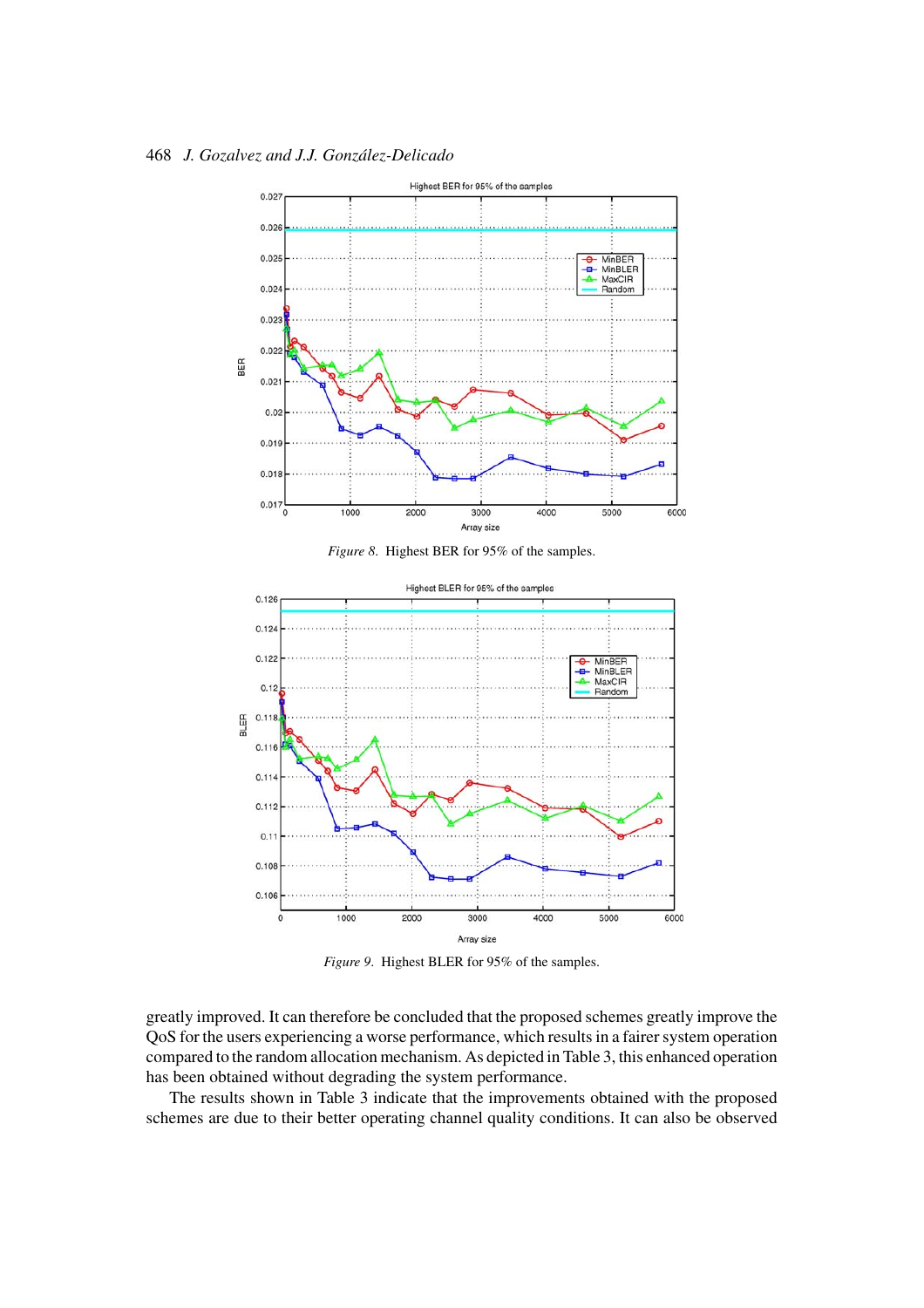

*Figure 10*. Highest normalized delay for 95% of the samples

|                                                          | Random | MinBLER |        | MinBER |          | <b>MaxCIR</b> |         |
|----------------------------------------------------------|--------|---------|--------|--------|----------|---------------|---------|
|                                                          | Perf.  | Perf.   | Impr.  | Perf.  | Impr.    | Perf.         | Impr.   |
| Mean throughput (kbits/s)                                | 18.76  | 19.14   | 2.03%  | 19.08  | $1.7\%$  | 19.06         | $1.6\%$ |
| Minimum throughput for 95%<br>of samples (kbits/s)       | 14     | 14.83   | 5.9%   | 14.69  | 4.9%     | 14.64         | 4.6%    |
| Minimum throughput for 99%<br>of samples (kbits/s)       | 10.88  | 12.09   | 11.14% | 11.85  | 8.9%     | 11.75         | 8%      |
| Mean normalized delay (ms/kbit)                          | 69.4   | 67.7    | 2.45%  | 67.9   | 2.16%    | 67.9          | 2.16%   |
| Highest normalized delay for 95%<br>of samples (ms/kbit) | 107.6  | 103     | 4.28%  | 103.7  | $3.63\%$ | 103.7         | 3.63%   |
| Highest normalized delay for 99%<br>of samples (ms/kbit) | 141.1  | 129.4   | 8.3%   | 131.5  | 6.8%     | 131.6         | 6.73%   |
| Average BLER $(\%)$                                      | 4.97   | 4.32    | 13.08% | 4.42   | 11.07%   | 4.45          | 10.46%  |
| Highest BLER for 95% of samples $(\%)$                   | 12.52  | 10.72   | 14.38% | 10.99  | 12.22%   | 11.08         | 11.5%   |
| Highest BLER for 99% of samples $(\%)$                   | 21.58  | 17.38   | 19.46% | 18.13  | 15.99%   | 18.41         | 14.69%  |
| Average BER $(\%)$                                       | 0.55   | 0.39    | 29.09% | 0.41   | 25.45%   | 0.42          | 23.64%  |
| Highest BER for 95% of samples $(\%)$                    | 2.59   | 1.79    | 30.89% | 1.91   | 26.25%   | 1.95          | 24.71%  |
| Highest BER for 99% of samples $(\%)$                    | 6.48   | 4.73    | 27.01% | 5.05   | 22.07%   | 5.18          | 20.06%  |

that BER improvements are generally much higher than the ones obtained for the BLER and for the QoS (throughput and normalized delay). This is due to the fact that BER values have been obtained without considering the error correcting capabilities of the employed CS. As a result, whether a lower BER would result in a lower BLER will still depend on the CS used and how the erroneous bits are distributed within the four bursts used to transmit an RLC block.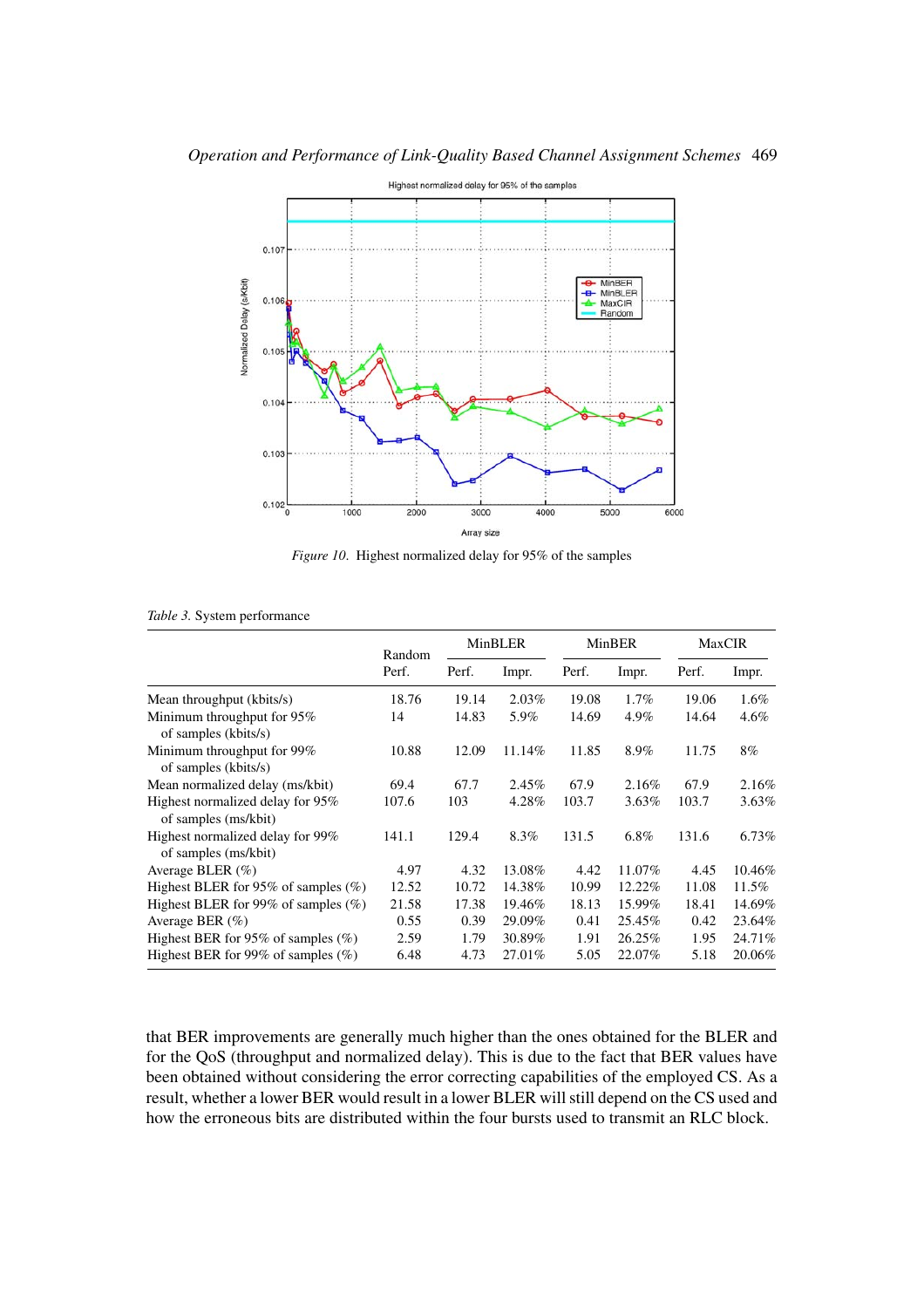|                                     | Random<br>Perf. | MinBLER |          | MinBER |          | <b>MaxCIR</b> |       |
|-------------------------------------|-----------------|---------|----------|--------|----------|---------------|-------|
|                                     |                 | Perf.   | Impr.    | Perf.  | lmpr.    | Perf.         | Impr. |
| Average nb of CS changes per second | 2.227           | 2.062   | $7.41\%$ | 2.089  | $6.2\%$  | 2.093         | 6.01% |
| Optimal CS $(\%)$                   | 75.86           | 78.56   | $3.6\%$  | 78.14  | 3%       | 78            | 2.82% |
| Right-side failures $(\% )$         | 19.05           | 16.94   | 11.08%   | 17.27  | $9.34\%$ | 17.38         | 8.77% |
| Wrong-side failures $(\% )$         | 5.09            | 4.5     | 11.6%    | 4.59   | $9.82\%$ | 4.62          | 9.23% |

#### *Table 4.* Operation of Link Adaptation

# 6.3. INTERACTION WITH THE OPERATION OF LINK ADAPTATION

Table 4 shows that the proposed schemes have a positive effect on the operation of Link Adaptation. In particular, the schemes increase the percentage of blocks received with the optimal coding scheme and reduce the percentage of wrong-side and right side failures. The minBLER proposal is the one resulting in the best LA operation. These results clearly indicate that when considering the proposed schemes, the LA algorithm improves its CS selection process. Such improved operation results in a lower average number of CS changes per second requested by the LA algorithm, and therefore, in an important reduction of the signalling load associated with its use.

#### **7. Operation of the Proposed Channel Assignment Schemes**

The results reported in the previous section have demonstrated that the proposed schemes outperform the random channel allocation mechanism. The higher performance achieved with the proposed schemes does not come at the expense of a very important implementation cost. In fact, the cost has been shown to be quite low for the most efficient algorithm, minBLER. Apart from its simplicity, a key advantage of the random allocation mechanism is that it guarantees a long-term uniform use of all channels, avoiding then the surcharge of particular channels and RF equipment. The next step in this work has been to check whether the proposed algorithms maintain this interesting property from an engineering point of view.

Figure 11 plots the average occupancy time of each channel considering the proposed schemes, using their best array sizes, and the random allocation technique.<sup>7</sup> This figure shows that the proposed mechanisms exhibit the same long-term uniform use of all channels, and therefore RF equipment, as the random allocation scheme.

This section demonstrates that the reason why the proposed schemes outperform the random allocation mechanism is not their long-term channel use pattern but the short-term one. In particular, the short-term channel use pattern exhibited when considering the use of the proposed schemes will result in a cooperation among co-channel interfering cells that reduces the interference level and increases the system performance. It will also be shown that to improve the system performance and guarantee a long-term uniform use of all channels, the proposed

<sup>7</sup> This figure corresponds to the average occupancy time across all cells modelled in our system. However, since all cells experience the same operating conditions (i.e. number of interfering cells, user load, traffic characteristics, etc), on the long term, the results obtained in a single cell will tend towards the average across all different cells. This assertion has been verified for the minBLER algorithm.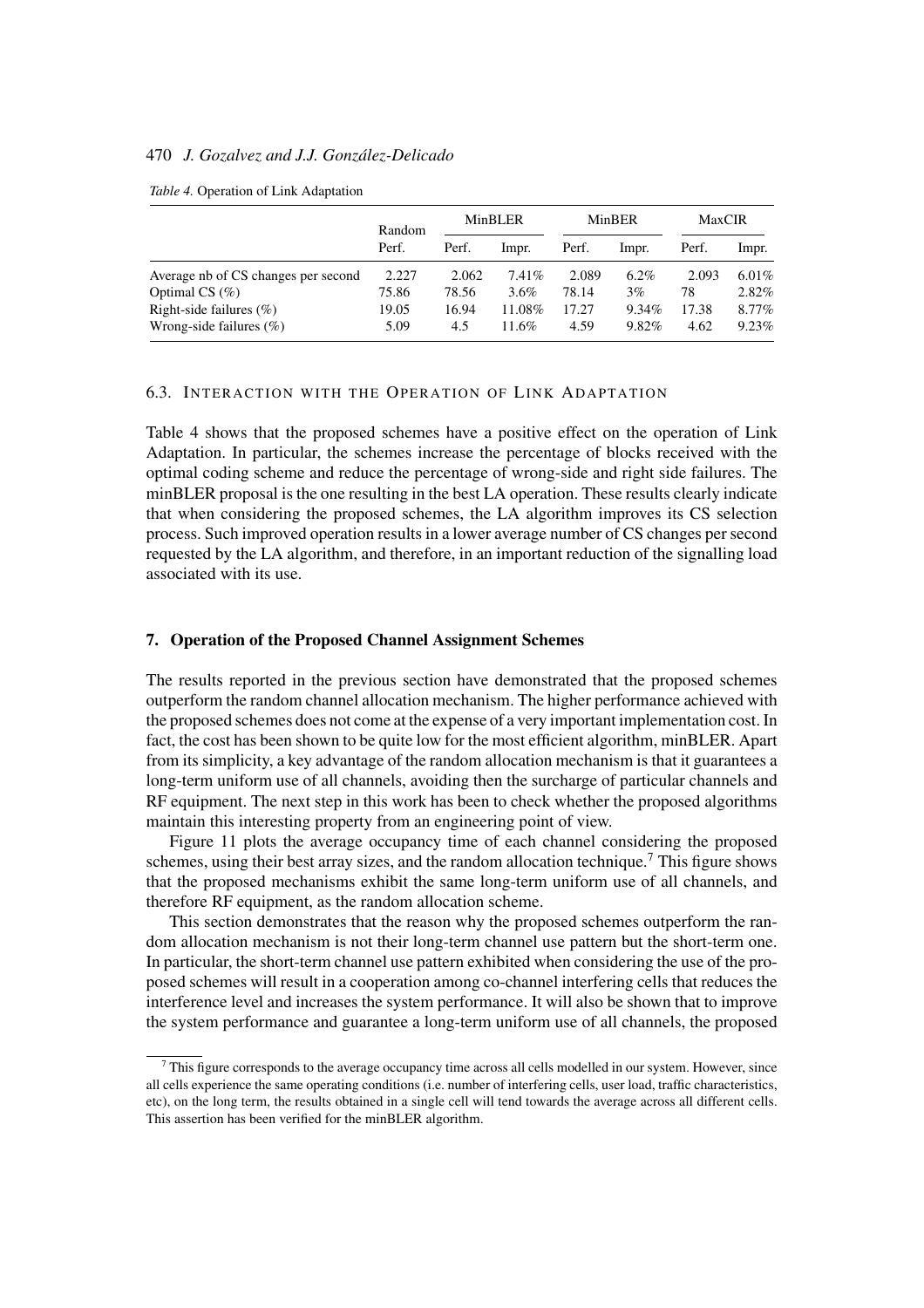

*Figure 11*. Long-term average channel occupancy.

schemes need to periodically reset the arrays used to store the channel quality measurements obtained during previous transmissions.

To better explain these assertions, a closer look at our simulation approach and the modeled cellular system is required.

The simulations have been conducted using the independent replication/deletion method [24]. This method consists in running *n* statistically independent simulation replications, each one using a different seed for the random number generator. Since the simulations are usually driven by random samples obtained from random number generators, using a different seed for each replication is equivalent to starting the emulation process under different initial conditions. The resulting output variables are then averaged over all the runs to get the final system performance. The number of runs and the duration of each run have been set to values allowing a good statistical estimate of the system characteristics under evaluation. The relative error of the observed mean values was kept below 0.01 in most cases.

In terms of the modeled cellular system, Figure 12 illustrates the implemented cellular layout. Cell 44 is considered the central cell of our system. All the results shown in previous sections have been extracted from the central cell. Since a sectorized cellular network has been considered, the cell 44 receives interference from cells 42 and 24 (first tiers), and cells 60, 22, 6, 40 and 4 (second tiers). It is also important to note that the cell 42 will also receive, among others, interference from cells 40, 22 (first tiers) and 4 (second tiers). Users in cell 24 will be interfered by users in cells 22, 4 (first tiers) and 40 (second tiers).

Figure 13 shows the channel occupancy, at the end of a single simulation run, in the central cell (cell 44) and in its two first tiers co-channel interferers (42 and 24). This figure corresponds to the minBLER algorithm and an array size equal to 2304 channel quality measurements. It is important to keep in mind that Figure 11 was obtained averaging the results of a large number of simulation runs while Figure 13 corresponds to the channel occupancy at the end of a single simulation run. Consequently, Figure 11 provides an indication of the long-term channel occupancy pattern and Figure 13 of the short one. Comparing Figures 11 and 13, it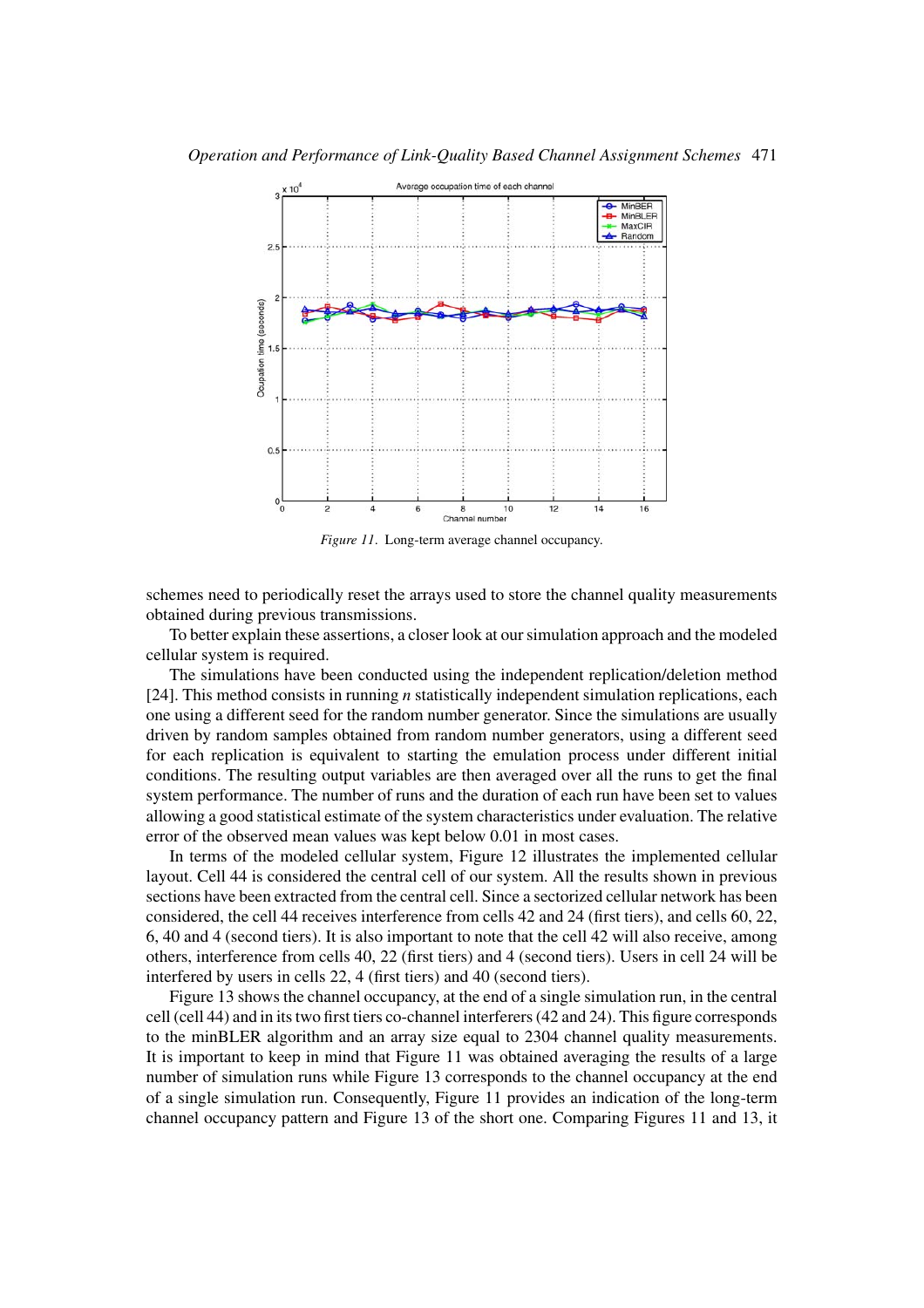

*Figure 12*. Cellular system layout



*Figure 13*. Channel occupancy in cell 44 and its first tiers co-channel interfering cells (minBLER scheme, array size = 2304, single simulation run with seed = 2).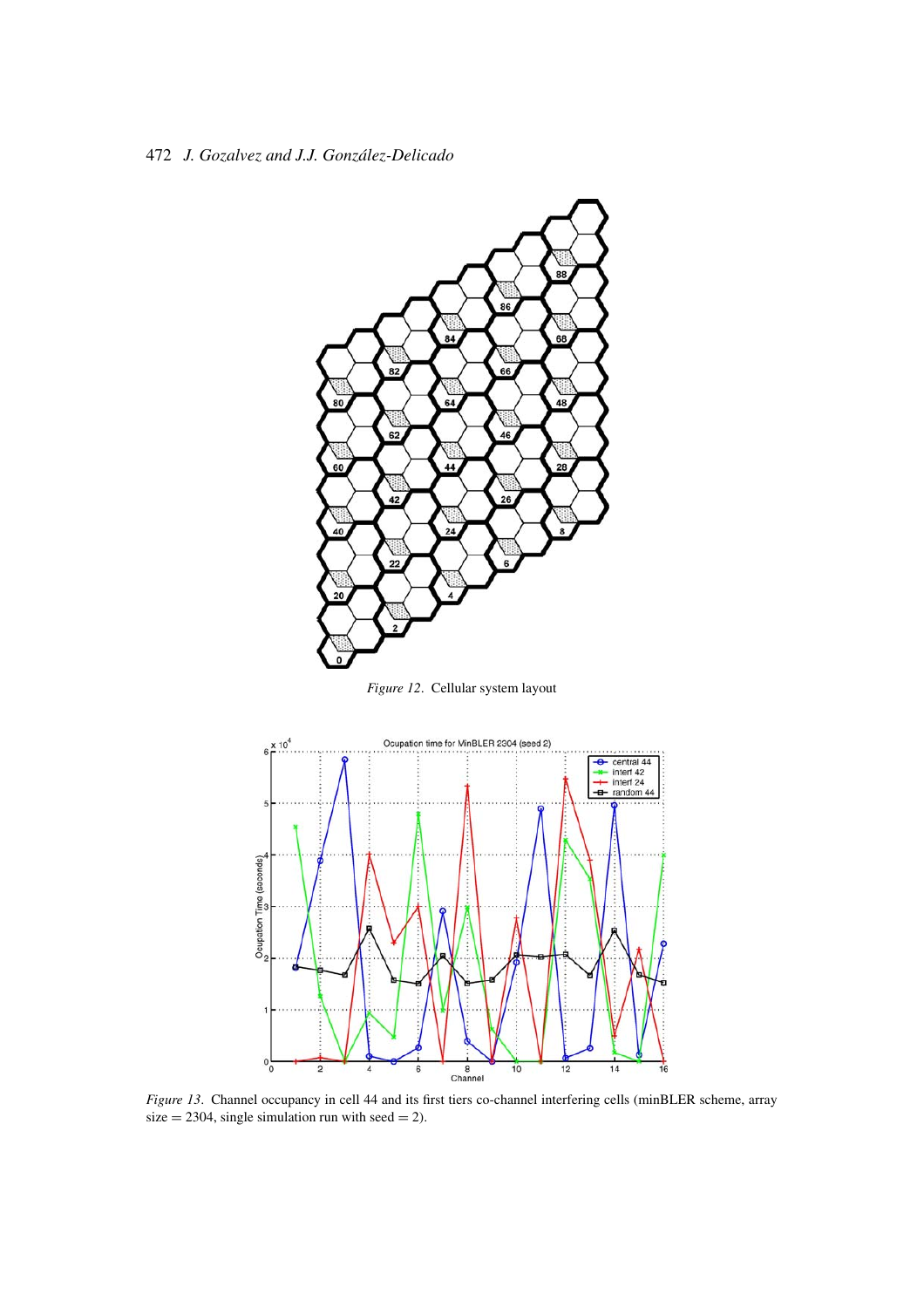

*Figure 14.* Channel occupancy in cell 44 and its second tiers co-channel interfering cells (minBLER scheme, array size  $= 2304$ , single simulation run with seed  $= 2$ ).

can be observed that the long-term and short-term channel use patterns are quite different for the minBLER algorithm. On the other hand, the random channel allocation scheme exhibits a very similar channel use pattern in the long and short terms. The observed differences in the short-term channel use pattern, between the proposed schemes<sup>8</sup> and the random allocation mechanism, are at the origin of their different system performance. In fact, Figure 13 shows that, for the minBLER scheme, interfering cells avoid using the same channels at the same time. For example, it can be observed that while the use of channel 11 is avoided in the first tiers co-channel interferers, it is greatly used in the central cell. This is due to the fact that when the BS detects that a channel is experiencing good channel quality conditions, it would continuously assign such channel to incoming calls. Such good channel conditions are obtained because the co-channel interferers are avoiding using the same channel. The reason why cells 42 and 24 avoid using channel 11 is because their first tiers co-channel interferers (40, 22 and 4) are continuously transmitting in channel 11; see Figure 14. Very similar situations as for channel 11 occur for channels 2, 3, 7 and 14. Following a similar reasoning, the use of channel 12 in the central cell is avoided since this channel is importantly used in its interfering cells. The same situation occurs for channels 4, 5, 6, 8, 9, 13 and 15. As a result, it has been observed that the proposed schemes provoke an implicit cooperation among co-channel interfering cells during the channel allocation process. Such cooperation guarantees a lower instantaneous interference level, compared to the random allocation mechanism, and therefore a higher performance.

Figure 14 shows that the implicit cooperation among a cell and its second tiers interferers is not always guaranteed. This situation arises when a second tiers interferer of the central cell is also a first tiers interferer for a first tiers interferer of the central cell. This can be again

<sup>8</sup> The minBER and maxCIR schemes exhibit similar short-term channel use patterns as the minBLER proposal.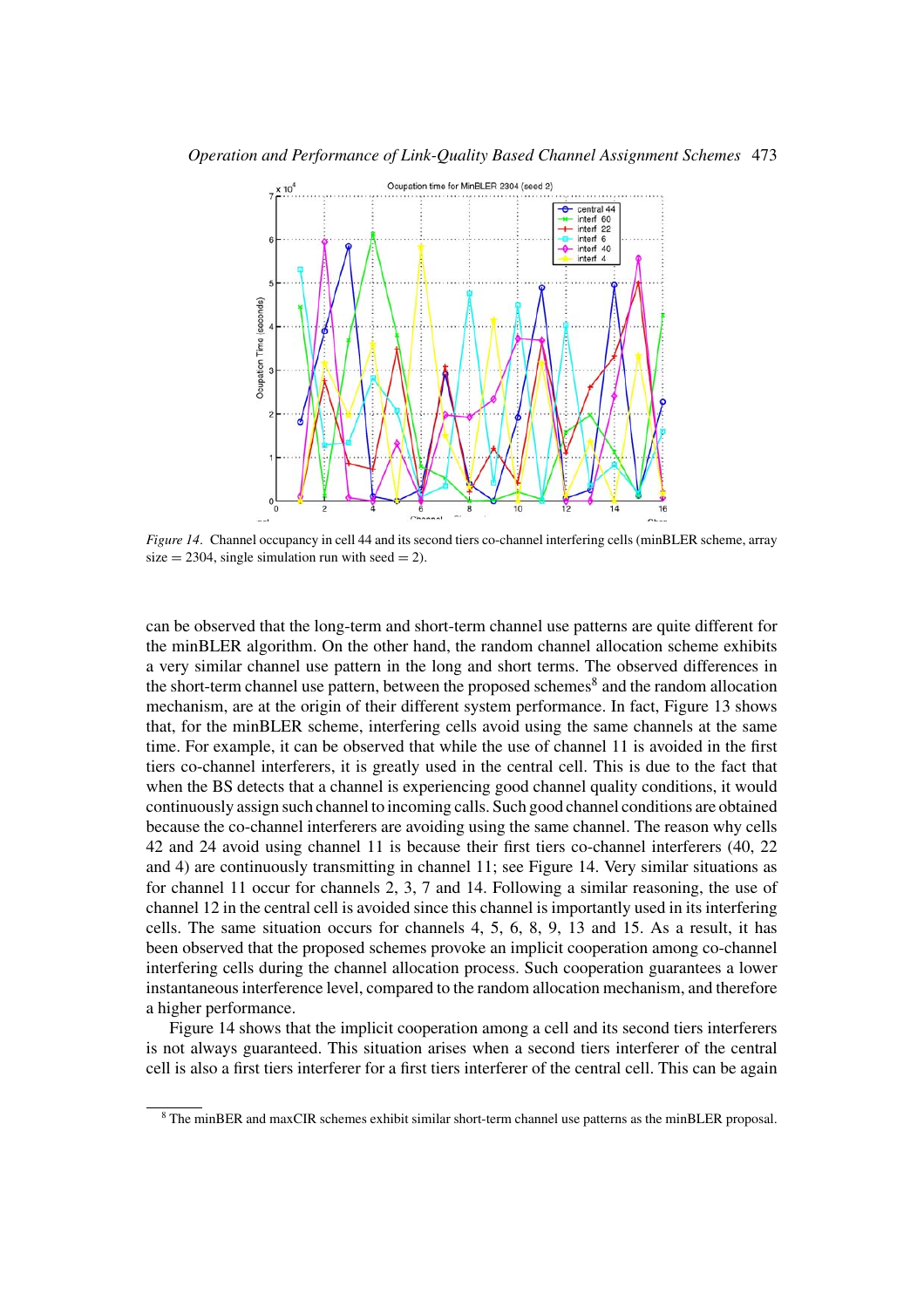

*Figure 15.* Channel occupancy in cell 8 and its first tiers co-channel interfering cells (minBLER scheme, array size  $= 2304$ , single simulation run with seed  $= 2$ ).

illustrated with channel 11 in Figure 14. Since this channel is not used in cells 24 and 42, its first tiers co-channel interferers (22, 40 and 4) will heavily use it; see Figure 14. This is observed despite the fact that cells 22, 40 and 4 are also second tiers interferers of the central cell (44) and that this cell heavily uses channel 11. As a result, the cooperation among a cell and its first tiers interferers dominates. On the other hand, Figure 14 shows that since cells 60 and 6 do not have an 'interference relation' with cells 24 and 42, the use of channel 11 in such cells will be avoided reducing the interference experienced by the central cell (44) in this channel. If we now look at the channel occupancy pattern of a cell (e.g., cell 8) that is interfered (as a first tiers interferer) by cell 6, we can observe that the use of channel 11 in such cell is quite high; see Figure 15.

Despite the good performance attained with the proposed schemes, the usage of channels 1, 10 and 16 shows that further gains could be achieved if a better cooperation among co-channel interfering cells could be obtained; see Figure 13. After all, it is important to remember that the proposed schemes were not specifically designed to guarantee cooperation among interfering cells but that an implicit cooperation has been achieved due to their basic operation.

In the simulation approach considered, each simulation run corresponds to restarting the whole emulation process from scratch. In terms of the channel assignment process, this is equivalent to reinitializing all the channel arrays and starting the allocations without any knowledge of the channel quality experienced in previous transmissions. In a real system, reinitializing the channel arrays could be easily done at times of low system load, for example during the night<sup>9</sup>. Figure 16 shows that after the channel arrays have been reset, cooperation among co-channel interfering cells is still maintained, although this time the channels that are heavily used in the central cell differ from the ones shown in Figure 13; check for example

<sup>&</sup>lt;sup>9</sup> In any case, such re-initialization would be a very simple task since it is just a memory erasure.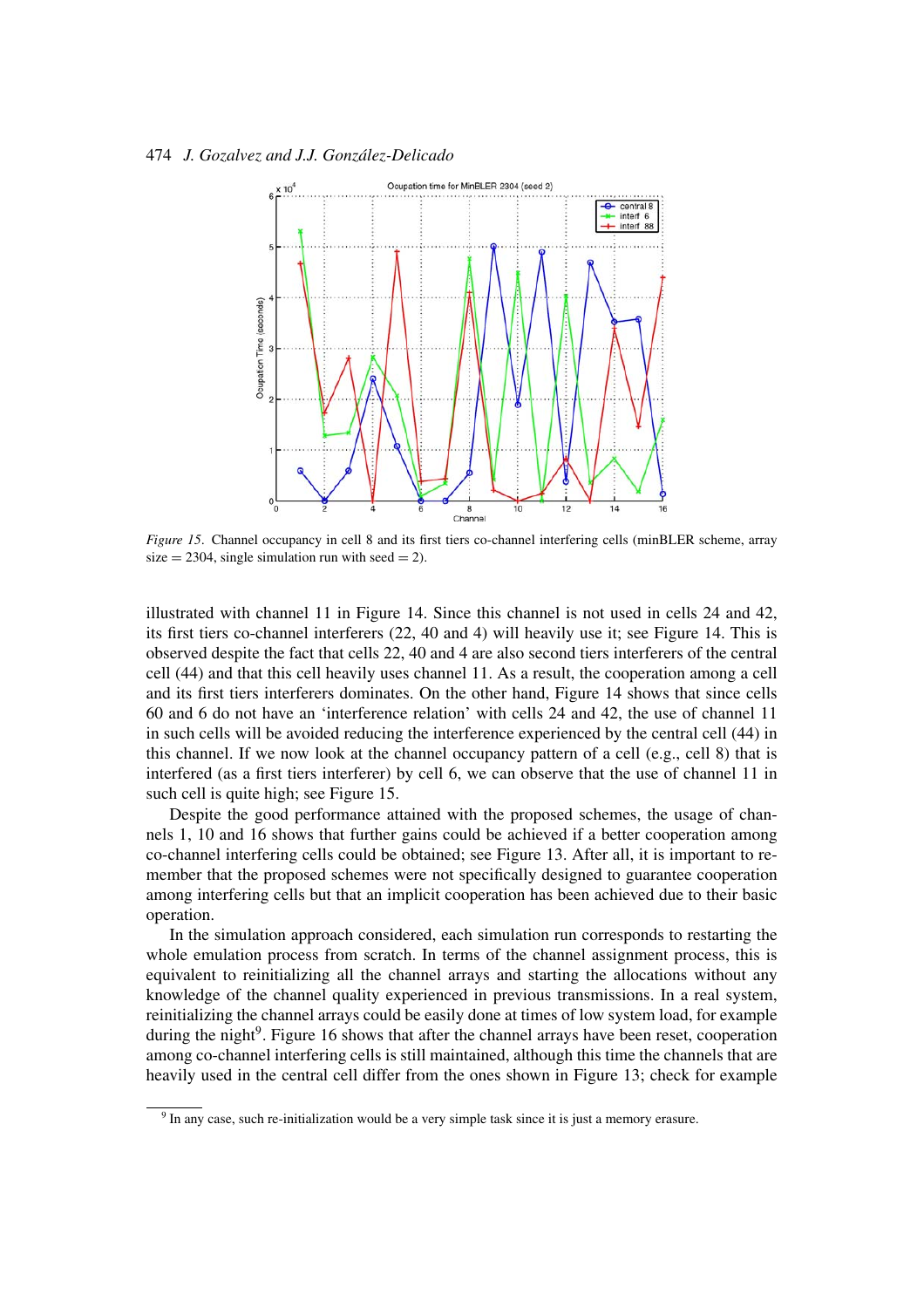

*Figure 16*. Channel occupancy in cell 44 and its first tiers co-channel interfering cells (minBLER scheme, array size = 2304, single simulation run with seed = 7)

channels 4, 9 and 16. Figure 16 models the same system as Figure 13 but using a different seed for the random number generators. Actually, these two figures prove that the reset of the channel arrays results in that the channels that are heavily used in a given cell and not in its interfering cells change. As it was illustrated in Figure 11, by reinitializing the channel arrays, a long-term channel uniform use that does not overcharge particular channels is then guaranteed.

Figure 17 plots the channel occupancy for the central cell (44) if the channels arrays are not reinitialized.10 Each subplot corresponds to a different simulation length. For comparison purposes, the results shown in previous sections were obtained performing 10 different simulation runs, with each run emulating 80000 seconds (over 22 hrs) of radio transmission. Figure 17 shows that if the channel arrays are not periodically reinitialized, the long-term channel uniform use would not be guaranteed. According to this figure, the considered simulation length is not an important factor.<sup>11</sup> Table 5 compares the minBLER system performance obtained periodically resetting the channel arrays (performance discussed in the previous section) to that obtained without resetting the arrays (corresponds to the subplots shown in Figure 17). The reported results show that once a channel use pattern such as the one observed in Figure 13 is obtained, not periodically reinitializing the channel arrays, not only does not help avoiding surcharging particular channels but also it does not improve the system performance.

As a result, to realize the full benefit of the proposed schemes, the arrays used to store the channel quality measurements obtained during previous transmissions should be reset

 $10$  This is equivalent to performing a single simulation run (the simulation lengths considered guarantee a good statistical accuracy of our results) without varying the seed used in the random number generators.

<sup>&</sup>lt;sup>11</sup> The simulation lengths considered are: 240000 sec (over 66 h), 320000 sec. (over 88 h), 800000 sec (over 222 h or more than 9 days) and 1600000 sec. (over 444 h or more than 18 days). This last value doubles the total simulation length considered to report the results reported in Figure 11 and Section 6.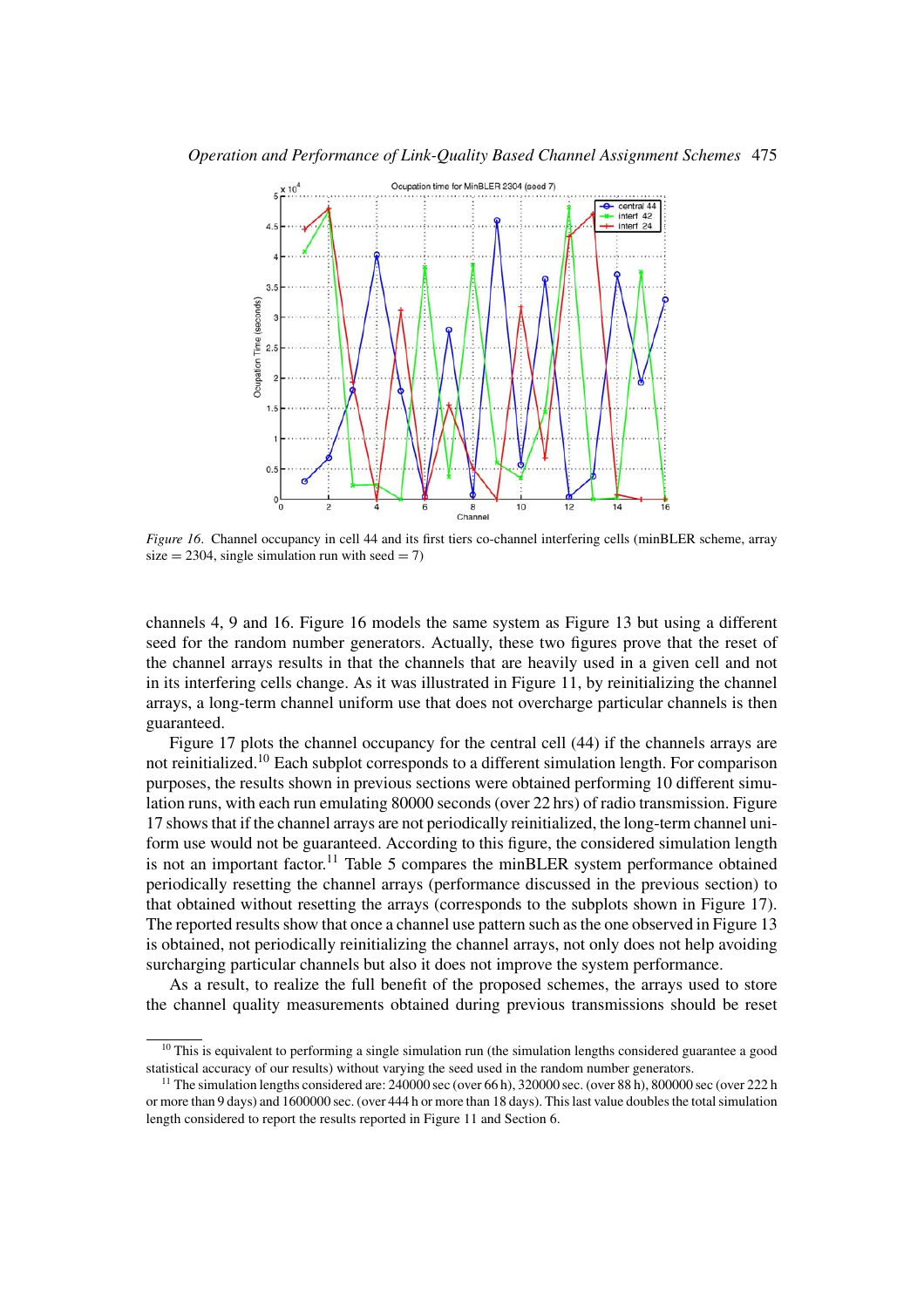*Table 5.* Comparison of the minBLER performance resetting or not the array sizes for different simulation lengths

|                                                          |           | Single seed and various simulation lengths (in seconds) |        |        |         |  |  |
|----------------------------------------------------------|-----------|---------------------------------------------------------|--------|--------|---------|--|--|
|                                                          | All seeds | 240000                                                  | 320000 | 800000 | 1600000 |  |  |
| Mean throughput (kbits/s)                                | 19.14     | 19.06                                                   | 19.12  | 19.12  | 19.05   |  |  |
| Minimum throughput for 95% of<br>samples (kbits/s)       | 14.83     | 14.65                                                   | 14.75  | 14.77  | 14.63   |  |  |
| Mean normalized delay (ms/kbit)                          | 67.7      | 67.9                                                    | 67.7   | 67.7   | 68.0    |  |  |
| Highest normalized delay for 95% of<br>samples (ms/kbit) | 103       | 103.3                                                   | 103    | 103    | 103     |  |  |
| Average BLER $(\% )$                                     | 4.32      | 4.45                                                    | 4.35   | 4.34   | 4.46    |  |  |
| Highest BLER for 95% of samples $(\%)$                   | 10.72     | 11.06                                                   | 10.82  | 10.81  | 11.10   |  |  |
| Average BER $(\% )$                                      | 0.39      | 0.42                                                    | 0.40   | 0.39   | 0.42    |  |  |
| Average nb of CS changes per sec.                        | 2.062     | 2.0947                                                  | 2.068  | 2.066  | 2.102   |  |  |
| Optimal CS $(\%)$                                        | 78.56     | 78.04                                                   | 78.44  | 78.46  | 77.89   |  |  |



*Figure 17*. Channel occupancy in cell 44 considering different simulation lengths (minBLER scheme, array size  $= 2304$ , single simulation run without resetting arrays).

periodically. This way, the proposed schemes would not only increase the average system performance and improve the QoS for the users experiencing the worse service, but they would also guarantee a long-term channel uniform use.

# **8. Conclusions**

A set of link-level assisted cross-layer channel assignment schemes have been proposed and evaluated in this paper. The proposed schemes assign an incoming call the available channel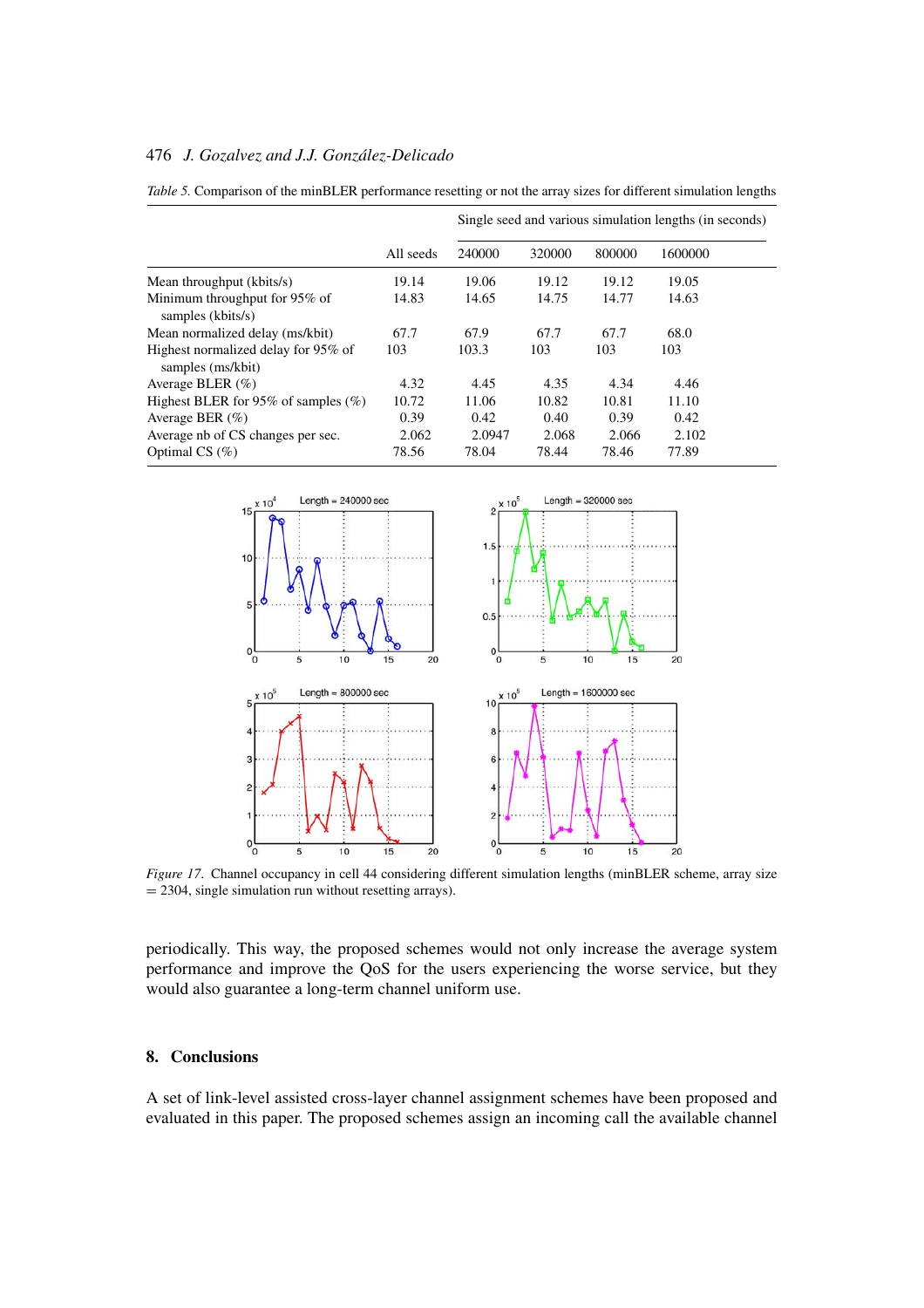#### *Operation and Performance of Link-Quality Based Channel Assignment Schemes* 477

that experienced the best channel quality conditions during previous transmissions. Three different channel quality metrics have been considered: CIR, BER and BLER. The performance of the proposed schemes has been compared to that obtained considering the commonly used random allocation mechanism. The obtained results show that, compared to the random allocation technique, the proposed schemes improve the system performance and the operation of RRM techniques such as Link Adaptation. The improvement is particularly important for the users experiencing the worse service, thereby highlighting the proposed schemes guarantee a fairer system operation. The scheme achieving the highest performance is the algorithm based on BLER estimates. This is particularly relevant since it is also the scheme with a lower implementation cost. The conducted study has also shown that the performance of the proposed schemes is very sensitive to the size of the channel arrays used to store the channel quality estimates obtained during previous transmissions.

This study has also shown that the proposed schemes guarantee a long-term uniform use of all channels, thereby avoiding the surcharge of particular RF equipments, if the channel arrays are regularly reinitialized. On the other hand, the proposed schemes exhibit a shortterm channel use pattern that results in an implicit cooperation among co-channel interfering cells during the channel allocation process. In particular, it has been observed that with the proposed schemes, interfering cells avoid transmitting using the same channels, reducing the experienced interference. This lower interference level is at the origin of the higher system performance obtained with the proposed schemes.

It is also interesting to note that the results reported in this paper have highlighted that a higher system performance could be obtained if the cooperation among interfering cells during the channel assignment process was improved. The authors of this study are actually studying the application of new techniques that could improve such cooperation and therefore further increase the system performance.

#### **Acknowledgement**

The authors acknowledge the financial support of Bancaja and the University Miguel Hernández.

#### **References**

- 1. P. Lin and Y.-B. Lin, "Channel Allocation for GPRS", *IEEE Transactions on Vehicular Technology*, Vol. 50, No. 2, pp. 375–387, March 2001.
- 2. J. Dunlop and J. Gozalvez, "Performance of Link Adaptation in GPRS", *Electronics Letters*, pp. 139–140, Jan 2003.
- 3. M. Ivanovich, M. Zukerman, P. Fitzpatrick, and M. Gitlits, "Performance Between Circuit Allocation Schemes for Half- and Full-rate Connections in GSM", *IEEE Transactions on Vehicular Technology*, Vol. 47, No.3, pp. 790–797, Aug 1998.
- 4. Y.F. Leung, "Adaptive Channel Allocation Methods for Distributed MPEG Player System Over a Cellular Radio Network", *6th International Conference on RTCSA*, pp. 220–223, Dec 1999.
- 5. J. Dunlop, J. Irvine, D. Robertson, and P. Cosimini, "Performance of a statistically multiplexed access mechanism for a TDMA radio interface", *IEEE Personal Communications Magazine*, pp. 56–64, June 1995.
- 6. ETSI, "GSM 03.64; Overall Description of the GPRS Radio Interface. Stage 2", version 6.1.0, Release, 1997.
- 7. ETSI, "GSM 05.09; Link Adaptation", version 8.5.0, Release, 1999.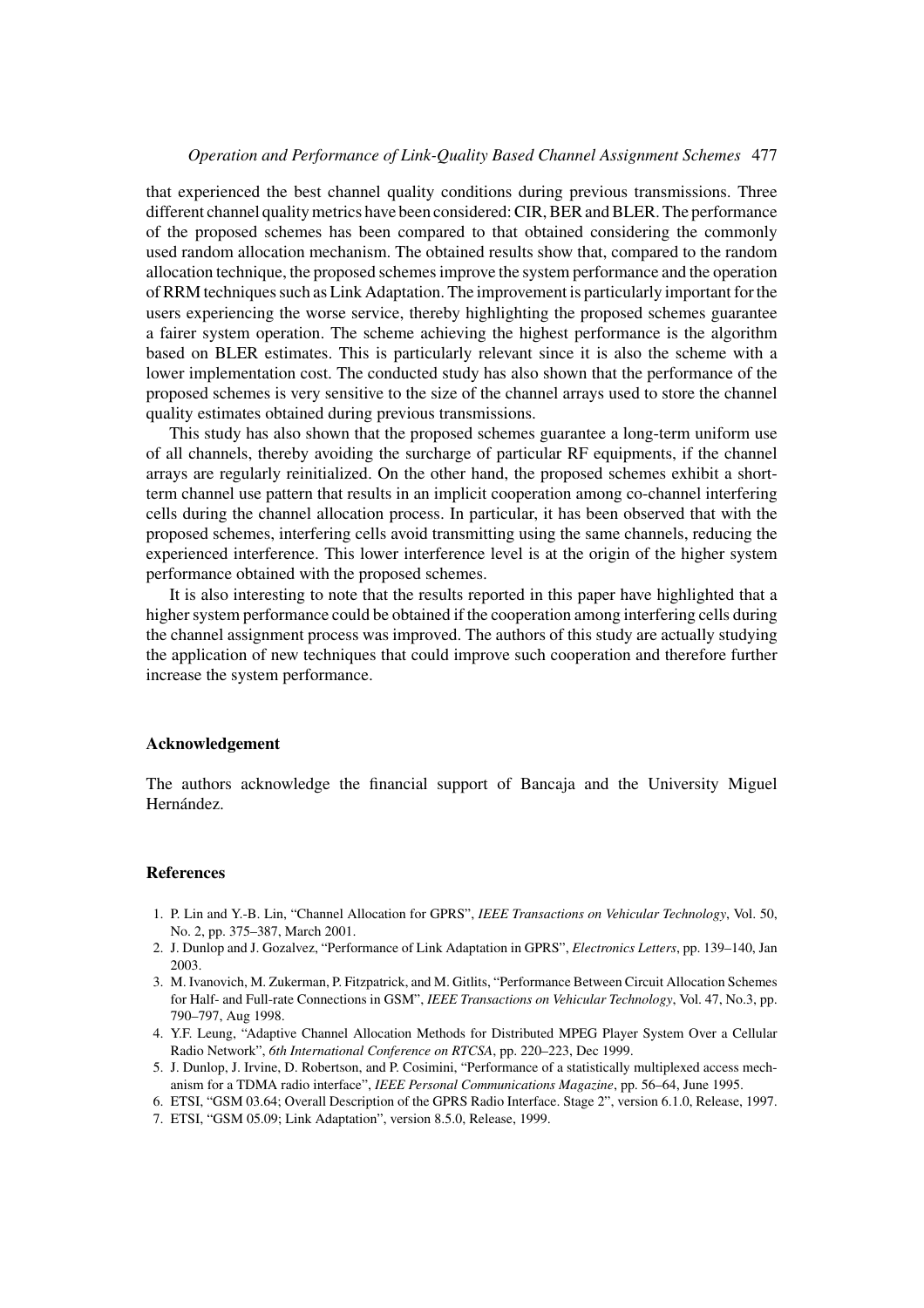- 8. M. Andersin, "Real-Time Estimation of the Signal to Interference Ratio in Cellular Radio Systems", *Proc. of the IEEE VTC*, Phoenix, pp. 1089–1093 May 1997.
- 9. J. Pons and J. Dunlop, "In-service Link Quality Estimation for Link Adaptation Algorithms Applied to GSM", *Proc. of the IEEE ICUPC*, Florence, pp. 1169–1174 October 1998.
- 10. K. Feher, "Wireless Digital Communications: Modulation and Spread Spectrum Applications", Prentice Hall, 1995.
- 11. M. Gudmundson, "Correlation Model for Shadow Fading in Mobile Radio Systems", *Electronics Letters*, Vol. 27, No. 23, pp. 2145–2146, November 1991.
- 12. R. Gollreiter, "Channel Models Issue 2", RACE 2084 Advanced TDMA mobile access, Technical Report No. R2084/esg/cc3/ds/p/029/b1, 1994.
- 13. P. Barford and M. Crovella, "Generating Representative Web Workloads for Network and Server Performance Evaluation", *Proc. of Sigmetrics'98/Performance'98*, pp. 151–160, June 1998.
- 14. J. Ho, Y. Zhu, and S. Madhavapeddy, "Throughput and Buffer Analysis for GSM General Packet Radio Service (GPRS)", *Proc. of the IEEE WCNC*, pp. 1427–1431, September 1999.
- 15. P.J. Ameigeiras-Gutierrez, J. Wigard, P.N. Andersen, H.C. Damgaard, and P. Mogensen, "Performance of Link Adaptation in GPRS Networks", *Proc. of the IEEE VTC*, Boston, pp. 492–499, September 2000.
- 16. J. Gozalvez and J. Dunlop, "Link Level Modelling Techniques for Analysing the Configuration of Link Adaptation Algorithms in Mobile Radio Networks", *Proc. of European Wireless 2004*, Barcelona, pp. 325– 330, February 2004.
- 17. J. Gozalvez and J. Dunlop, "High-Speed Simulation of the GPRS Link Layer", *Proc. of the IEEE PIMRC*, London, pp. 989–993, September 2000.
- 18. A. Furuskär, S. Mazur, F. Müller, and H. Olofsson, "EDGE: Enhanced Data Rates for GSM and TDMA/136 Evolution", *IEEE Personal Communications Magazine*, pp. 56–66, February 1999.
- 19. M. Frodigh, S. Parkvall, C. Roobol, P. Johansson, and P. Larsson, "Future-Generation Wireless Networks", *IEEE Personal Communications magazine*, pp. 10–17, October 2001.
- 20. A. Arregui and J. Dunlop, "Shaping the Interference Distribution in a TDMA Radio Interface", *Electronics Letters*, Vol. 33, No. 3, pp. 187–188, January 1997.
- 21. J. Gozalvez, M. López-Benítez, O. Lázaro, and J. Evangelio, "Design and Evaluation of a Link Adaptation Algorithm for Enhanced Video Service Provision within Mobile Radio Environments", *Proc. of the IEEE PIMRC*, Barcelona, September 2004.
- 22. K.K. Leung, P.F. Driessen, K. Chawla, and X. Qiu, "Link Adaptation and Power Control for Streaming Services in EGPRS Wireless Networks", *IEEE Journal on Selected Areas in Communications*, Vol. 19, No. 10, pp. 2029–2039, October 2001.
- 23. J. Gozalvez and J. Dunlop, "On the Dynamics of Link Adaptation Updating Periods for packet switched systems", *Wireless Personal Communications, An International Journal*, pp. 137–145, October 2002.
- 24. A.M. Law and W.D. Kelton, "Simulation Modelling and Analysis", McGraw-Hill International Editions, 1991.



**Javier Gozalvez** received an electronics engineering degree from ENSEIRB (Bordeaux, France), a DEA in Electronics from Université de Bordeaux I and a PhD in Mobile Communications from the University of Strathclyde (Glasgow, UK). During his PhD, he received a Best Student Paper Award at the Fourth International Symposium on Wireless Personal Multimedia Communications (WPMC) in 2001. Since October 2002, he is a lecturer at the Signal